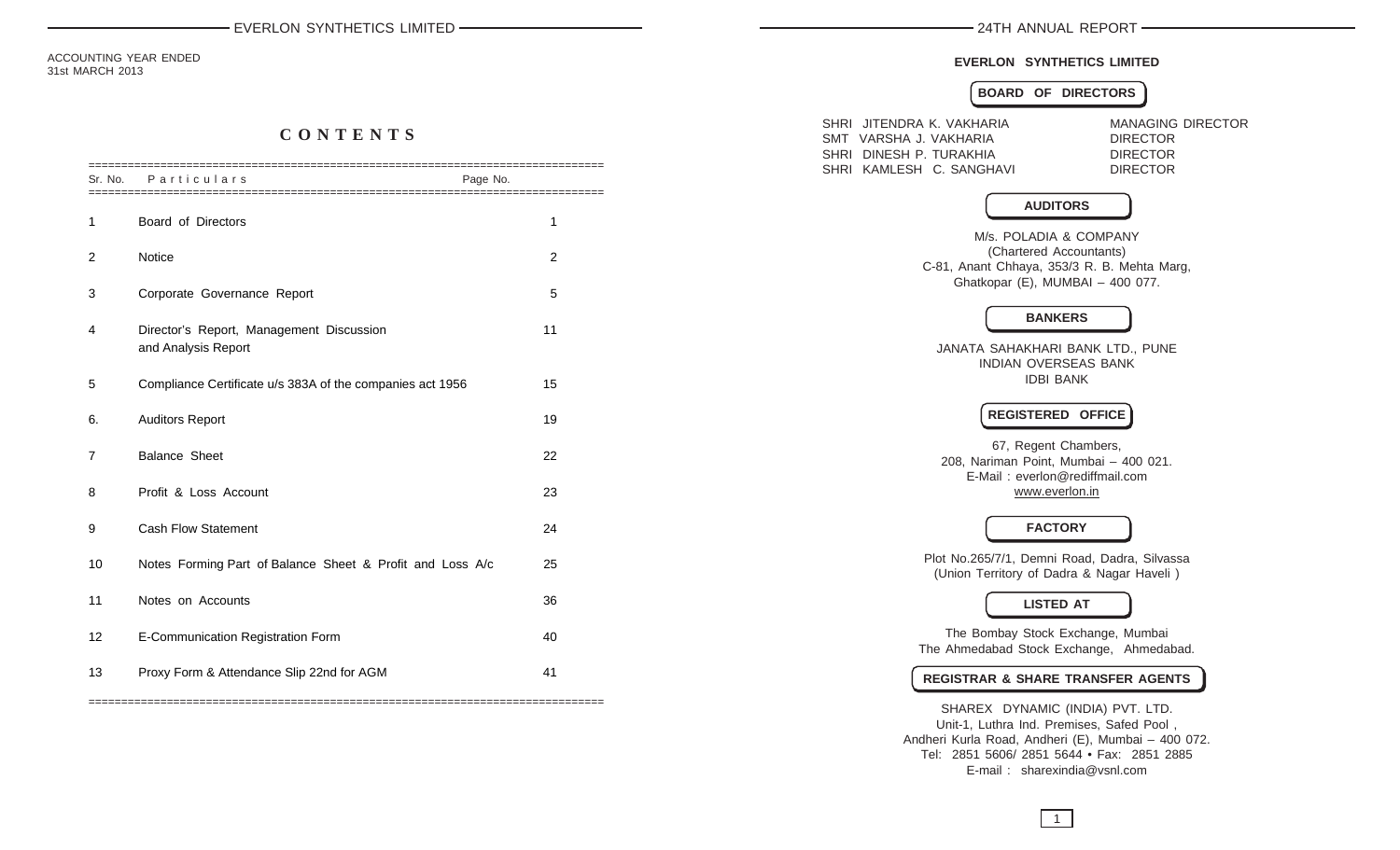## **NOTICE**

Notice is hereby given that the 24th Annual General Meeting of the Members of the Company will be held on Saturday 24th August 2013 at 4.00 P.M. at the Registered Office of the Company at 67, Regent Chambers, 6th Floor, 208 Nariman Point, Mumbai - 400 021 to transact the following business:-

## **ORDINARY BUSINESS**

- 1. To receive, consider & adopt Audited Accounts for the year ended 31st March 2013, together with the Reports of the Directors & Auditors thereon.
- 2. To appoint a Director in place of Shri. Dinesh P. Turakhia who retires by rotation and being eligible, offers himself for re-appointment.
- 3. To appoint Auditors and fix their remuneration.

Place : Mumbai Dated: 30th May 2013

Registered Office : 67, Regent Chambers, 208, Nariman Point, Mumbai – 400 021.

**By order of the Board of Directors**  $\equiv$  Sd  $\equiv$ **J. K. VAKHARIA MANAGING DIRECTOR**

### **NOTES**

- a) A MEMBER ENTITLED TO ATTEND AND VOTE AT THE MEETING IS ENTITLED TO APPOINT A PROXY TO ATTEND AND VOTE INSTEAD OF HIMSELF AND THE PROXY NEED NOT BE A MEMBER OF THE COMPANY PROXIES IN ORDER TO BE EFFECTIVE MUST BE RECEIVED BY THE COMPANY NOT LESS THAN 48 HOURS BEFORE THE COMMENCEMENT OF THE MEETING.
- b) The Register of Members and Share transfer books of the Company will remain closed from Friday 16th August 2013 to Saturday 24th August 2013 (both days inclusive) for the purpose of Annual General Meeting.
- c) The Members are requested to:
	- i) Intimate immediately any change in their address to Company's Registrar and Share Transfer Agents M/s. Sharex Dynamic (India) Pvt. Ltd., Unit-1, Luthra Ind. Premises, Safed Pool, Andheri Kurla Road, Andheri (East) Mumbai - 400 072. Members holding shares in the electronic form are advised to inform change in address directly to their respective depository participants.
	- ii) Quote their Folio No./Client ID No. in their correspondence with the Company/ Registrar and Share Transfer Agents.
	- iii) Send their queries atleast 10 days in advance so that the required information can be made available at the meeting.
	- iv) Bring their copies of Annual Report and Attendance slip with them at the meeting.
	- v) Intimate Registrar and Share Transfer Agents M/s. Sharex Dynamic (India) Pvt. Ltd. for consolidation of their folios, in case they are having more than one folio.
- d ) Green Initiative for Paperless Communications:

The Ministry of Corporate Affairs ("MCA") has taken a 'Green Initiative in Corporate Governance by allowing paperless compliances by Companies through electronic mode. In accordance with recent circular bearing no.17/2011 dated 21.04.2011 issued by the Ministry of Corporate Affairs (MCA), Companies can now send various notices/documents to their shareholders through electronic mode to the registered e-mail addresses of the shareholders.

Disclosure under Clause 5A (II)

Certain share certificates were returned undelivered, when Registrars and Share Transfer Agents posted Share Certificates in December 2012 of the changed face value of Re.1/- each on account of Demerger of Investment business of the company.

The company is in the process of sending 3 reminders to the shareholders as required under Clause 5.A II of the Listing Agreement.

As per the MCA circular, the Company is attaching herewith E-Communication Registration Form /letter to Equity shareholders for providing advance opportunity to register their e-mail address with the Company or Depository Participant and changes therein from time to time.

This is a opportunity for every shareholder of the Company to contribute to the Corporate Social Responsibility initiative of the Company.

Equity Shareholders holding shares in physical form can avail the said facility to enable the Company to send the notice/documents through electronic mode. They should download the form from the Company's website (www.everlon.in) and forward the same to Company's Registrar and transfer agents i.e. Sharex Dynamic (India) Pvt.Ltd., Unit: Everlon Synthetics Ltd., Unit-1, Luthra Ind.Premises, Safed Pool, Andheri-Kurla Road, Andheri (E), Mumbai. - 400 072. Tel: 2851 5506 / 2851 5644, Fax No: 2851 2855. The Shareholders holding shares in demat mode can register their e-mail address with their Depository Participant, in the event they have not done so earlier for receiving notices/documents through Electronic mode.

Place : Mumbai Dated : 30th May 2013 **By order of the Board of Directors**  $-$  Sd  $-$ 

**J. K. VAKHARIA MANAGING DIRECTOR**

3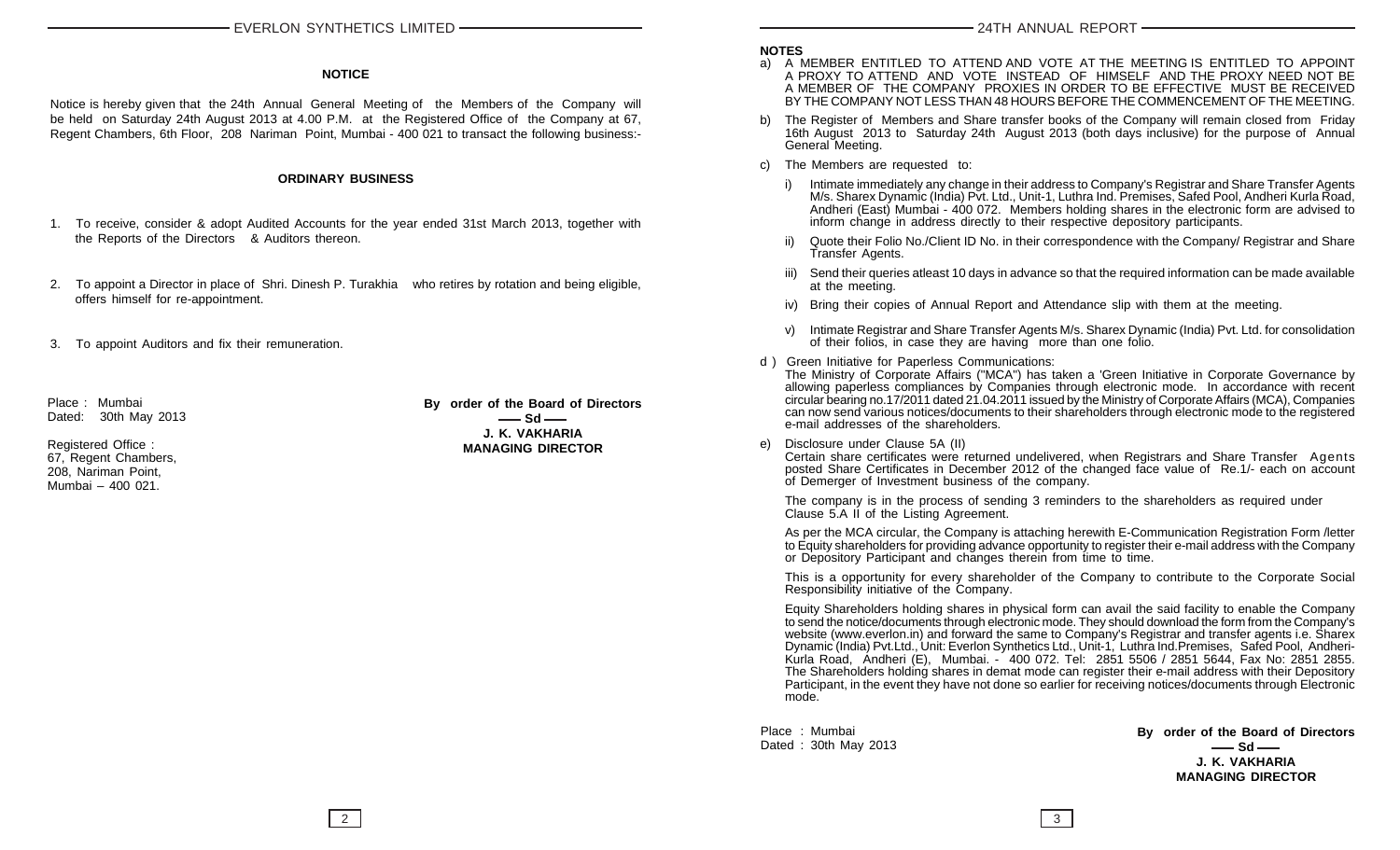# **Details of Directors seeking Re-appointment at the forthcoming Annual General Meeting**

# As per clause 49 (IV) (G)(1) of the Listing Agreement)

.

|  |  | A. Name of Director |  |
|--|--|---------------------|--|
|--|--|---------------------|--|

Shri Dinesh P. Turakhia.

B Date of Birth 25/09/1942

C. Date of Appointment 06/12/2002

D. Expertise in specific 25 years experience in Yarn Business

functional areas

E. Qualifications D.E.E.

F. Name of Companies in which Vakharia Power Infrastructure Ltd., Directorship held as on 31st March'13

G. Chairman/Member of the Committees of the Board of the other companies on which he is a Director as on 31st March ---- NIL ----2013.

H. No. of equity shares of Rs.1/ each of the company held as 3000 on 31st March 2013

Inter-se Relations and the set of the set of the set of the set of the set of the set of the set of the set of the set of the set of the set of the set of the set of the set of the set of the set of the set of the set of t Among Directors

24TH ANNUAL REPORT

# **CORPORATE GOVERNANCE REPORT**

In compliance with Clause 49 of the Listing Agreement with the Stock Exchanges, the Company submits the following report on the matters mentioned in the said clause.

**1. Company's Philosophy on Code of Governance** The company is committed to good Corporate Governance.

# **2. Board of Directors**

During the Financial year 2012-2013, 5 Board Meetings were held on 30th May 2012, 14th August 2012, 1st October 2012, 12th November 2012, and 9th February 2013. Details of composition of the Board, category, attendance of Directors at Board Meetings and last Annual General Meeting, number of other Directorships and other committee Membership are given below:

| Sr.<br>No.     | Name<br>the Director<br>of                               | Category of<br>Directorship | No. of<br>Board<br>Meetings<br>Attended | Attendance<br>at last<br>A.G.M. | No of other<br>Directorship<br>(As on 31st<br>March, '13)<br>in other<br>companies | No of<br>other<br>Committees<br>Membership | No of<br>other<br>Committees<br>Cheirmanship |
|----------------|----------------------------------------------------------|-----------------------------|-----------------------------------------|---------------------------------|------------------------------------------------------------------------------------|--------------------------------------------|----------------------------------------------|
| $\mathbf{1}$ . | Shri Jitendra K.<br>Vakharia<br><b>Managing Director</b> | ED(P)                       | 5                                       | Yes                             | 7                                                                                  |                                            |                                              |
| 2.             | Smt. Varsha J.<br>Vakharia                               | NED(P)                      | 5                                       | Yes                             | 7                                                                                  |                                            |                                              |
| 3.             | Shri Dinesh P.<br>Turakhia                               | <b>NED</b><br>(1)           | 5                                       | Yes                             | 1                                                                                  |                                            |                                              |
| 4.             | Shri Kamlesh C.<br>Sanghavi                              | NED (I)                     | 5                                       | Yes                             | 3                                                                                  |                                            |                                              |

ED(P) - Executive Director, Promoter, NED (P) - Non Executive Director, Promoter, NED (I) - Non Executive Director, Independent \* Including Directorships in Private Limited Companies Shri Jitendra K. Vakharia and Smt. Varsha J. Vakharia are related to each other

## 3. **Audit Committee**

During the Financial Year 2012-2013, 4 meetings of the committee were held as under:- 30th May 2012, 14th August 2012, 12th November 2012 and 9th February 2013. Details of composition of the committee and attendance of the members are given below:-

| Sr.<br>No. | Name                         | Designation | Category  | No of Meetings Attended |
|------------|------------------------------|-------------|-----------|-------------------------|
| 1)         | Shri Dinesh<br>P. Turakhia   | Chairman    | $NED$ (I) | 4                       |
| 2)         | Shri Jitendra<br>K. Vakharia | Member      | ED(P)     | 4                       |
| 3)         | Shri Kamlesh<br>C. Sanghavi  | Member      | NED (I)   | 4                       |

The powers and terms of reference of the committee are as specified in Clause 49 of the Listing Agreement with the Stock Exchanges and Section 292A of the Companies Act, 1956.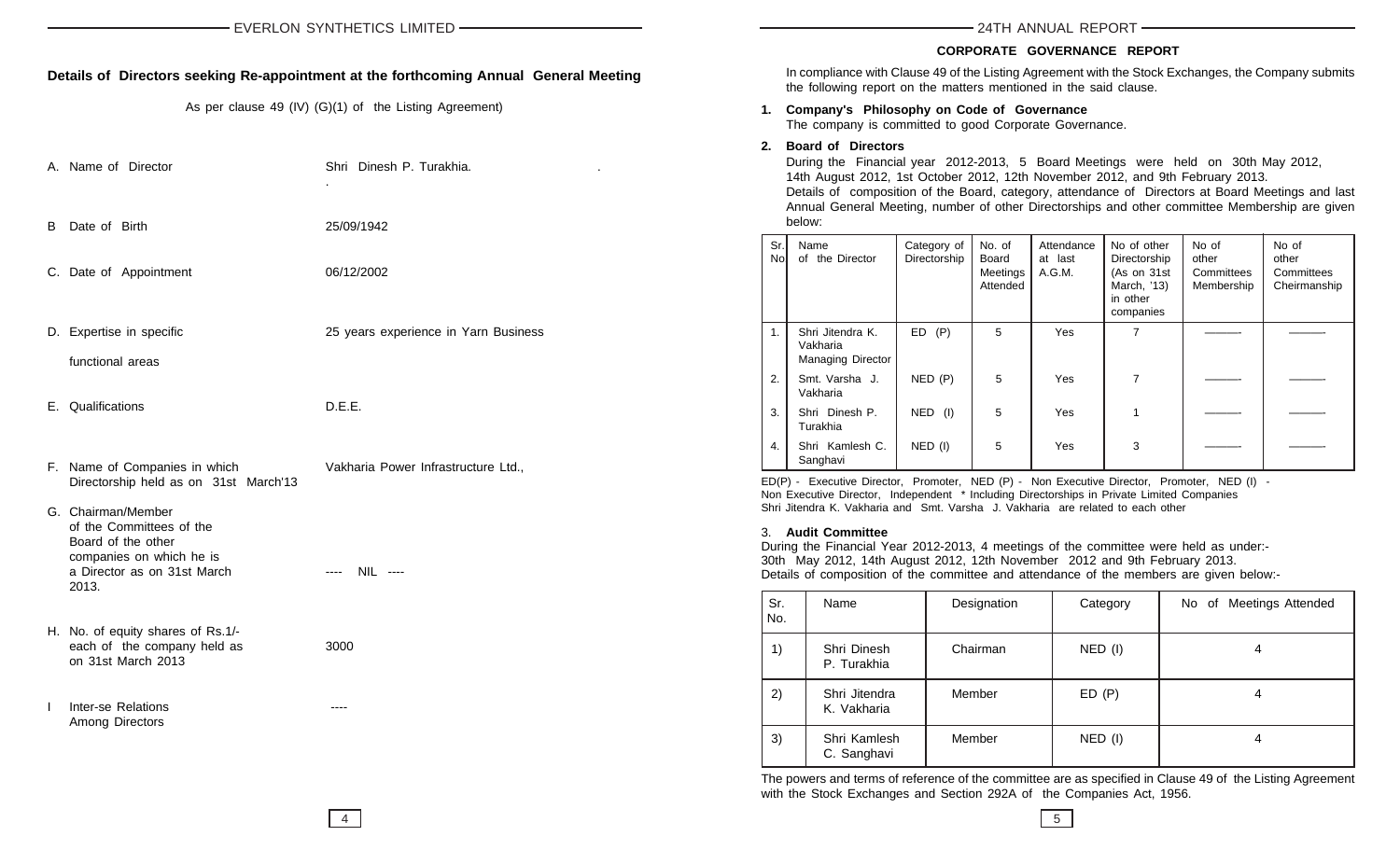### 4. **Remuneration of Directors**

The remuneration committee of the Board comprises 3 Directors namely, Shri Dinesh P. Turakhia - Chairman, Shri Kamlesh C. Sanghavi - Member and Smt. Varsha J. Vakharia - Member. No meeting of Remuneration Committee was held during the financial year, as there was no matters requiring approval of the committee. The terms of reference of the Committee are as specified in Schedule XIII of the Companies Act, 1956 and Clause 49 of the Listing Agreement with Stock Exchanges. The Managing Directors remuneration details for the financial year 2012-2013 are given below:-

| Name                                          | Salarv | Commission | Perquisites | Total                            | Tenure<br>of years |
|-----------------------------------------------|--------|------------|-------------|----------------------------------|--------------------|
| Shri Jitendra K. Vakharia   Rs. 480000/- p.a. |        |            |             | Rs. 480000/- p.a.   5 years from | 1/10/2011          |

Notice period for the Managing Director is as applicable to the senior employee of the company. No severance fee is payable to the Director on termination of employment. The Company does not have a scheme of stock options for the Directors or employees.

The sitting fees paid for the financial year ended 31st March 2013 to the non-executive Directors for attending the Board/Committee meetings are as follows:-

Shri D.P.Turakhia -Rs.4000/-, Shri K.C. Sanghavi - Rs.4000/- and Smt. Varsha J.Vakharia-Rs.4000/-.

The number of equity shares of the company held by non-executive Directors as on 31st March 2013 are as follows:-

Shri D.P. Turakhia 3000 equity shares, Shri K.C. Sanghavi - NIL and Smt. Vasha J. Vakharia 1639920 equity shares.

## **5. Shareholders/Investors Grievances Committee**

During the year Share Transfer Committee held 12 meetings and a meeting of the shareholders/Investors Grievances Committee was also held on 9th March, 2013. The Composition of the Committee is as under:-

| Sr.No. | <b>Name</b>               | <b>Designation</b> | Category    |
|--------|---------------------------|--------------------|-------------|
| 1.     | Shri Dinesh P. Turakhia   | Chairman           | NED (I)     |
| 2.     | Shri Jitendra K. Vakharia | Member             | (P)<br>ED.  |
| 3.     | Smt. Varsha J. Vakharia   | Member             | $NED$ $(P)$ |

Committee has the power to look into the redressal of shareholders/investors complaints such as non receipt of shares sent for transfer, non receipt of dividend/Annual Reports etc.

The Secretarial Department of the Company, under the supervision of Shri Ashok C. Jain, who is also Nominated as the Compliance Officer as required by SEBI/Listing Agreement and M/s. Sharex Dynamic (India) Pvt. Ltd., Registrar & Share Transfer Agents, attends to all shareholders / Investors Grievances received directly or through SEBI, Stock Exchanges, Department of Corporate Affairs and Registrar of Companies.

# SEBI Complaints Redress System (SCORES)

The investor complaints are processed in a centralized web based complaints redress system. The salient features of this system are: Centralised database of all complaints, online upload of Action Taken Reports (ATRs) by the concerned companies and online viewing by investors of actions taken on the complaint and its current status.

The total number of complaints received from the Shareholders were nil. All letters have been replied to the satisfaction of shareholders. There were no requests pending for dematerialisation as on 31st March 2013.

24TH ANNUAL REPORT

# 6. **General Body Meetings**

Details of Location, Date and Time of the Annual General Meetings held during the last three years

| <b>Financial Year</b> | <b>Venue</b>                                                     | Date & Time                       |
|-----------------------|------------------------------------------------------------------|-----------------------------------|
| 2011-2012             | 67, Regent Chambers,<br>208, Nariman Point,<br>Mumbai - 400 021. | 25th August 2012<br>at 11.30 A.M. |
| 2010-2011             | 67, Regent Chambers,<br>208, Nariman Point,<br>Mumbai - 400 021. | 13th August 2011<br>at 11.30 A.M. |
| 2009-2010             | 67, Regent Chambers,<br>208, Nariman Point,<br>Mumbai - 400 021. | 14th August 2010<br>at 11.30 A.M. |

Special Resolutions passed in previous 3 Annual General Meetings with requisite majority

| AGM Date                | Matter                                                                          |  |
|-------------------------|---------------------------------------------------------------------------------|--|
| $(i)$ 25th August 2012  |                                                                                 |  |
| $(ii)$ 13th August 2011 | Reappointment of Shri Jitendra K. Vakharia<br>as Managing Director for 5 years. |  |
| (iii) 14th August 2010  | Nil                                                                             |  |

At the ensuing Annual General Meeting there is no Resolution proposed to be passed through postal ballot.

### 7. **Disclosures**

There were no materially significant related party transactions which has potential conflict with the interest of the Company at large.

The Company has complied with most of the requirements of the Listing Agreements with the Stock Exchanges as well as the regulations and guidelines of SEBI. Consequently, no penalties were imposed or strictures passed against your Company by SEBI, Stock Exchanges or any other statutory authority on any matter relating to capital markets during last 3 years.

Company has complied with most of the applicable mandatory requirements of clause 49 and company has Constituted a Remuneration Committee which is a non-mandatory requirement.

## 8. **Means of Communication**

The quarterly results of the Company are published in the following newspapers: Free Press Journal (English) and Nav Shakti (Marathi). The results will also be displayed on Company's website at www.everlon.in.

## 9. **General Shareholder Information**

Detailed Information in this regard is provided in the "Information for Shareholders" section, appearing in the Annual Report.

## 10. **IInformation on Directors**

Information relating to Director seeking reappointment as required under clause 49(I V) (G) of the Listing Agreement is given in the notice of Annual General Meeting.

# 11. **Declaration by the Managing Director**

Declaration by the Managing Director under clause 49(1) (D)(ii) of the Listing Agreement is given below:- "Pursuant to Clause 49 (1) (D) (ii) of the listing agreement with the Stock Exchanges, I hereby declare that all the Board Members and Senior Management Personnel of the Company have affirmed compliance with the code of conduct for the year ended 31st March 2013."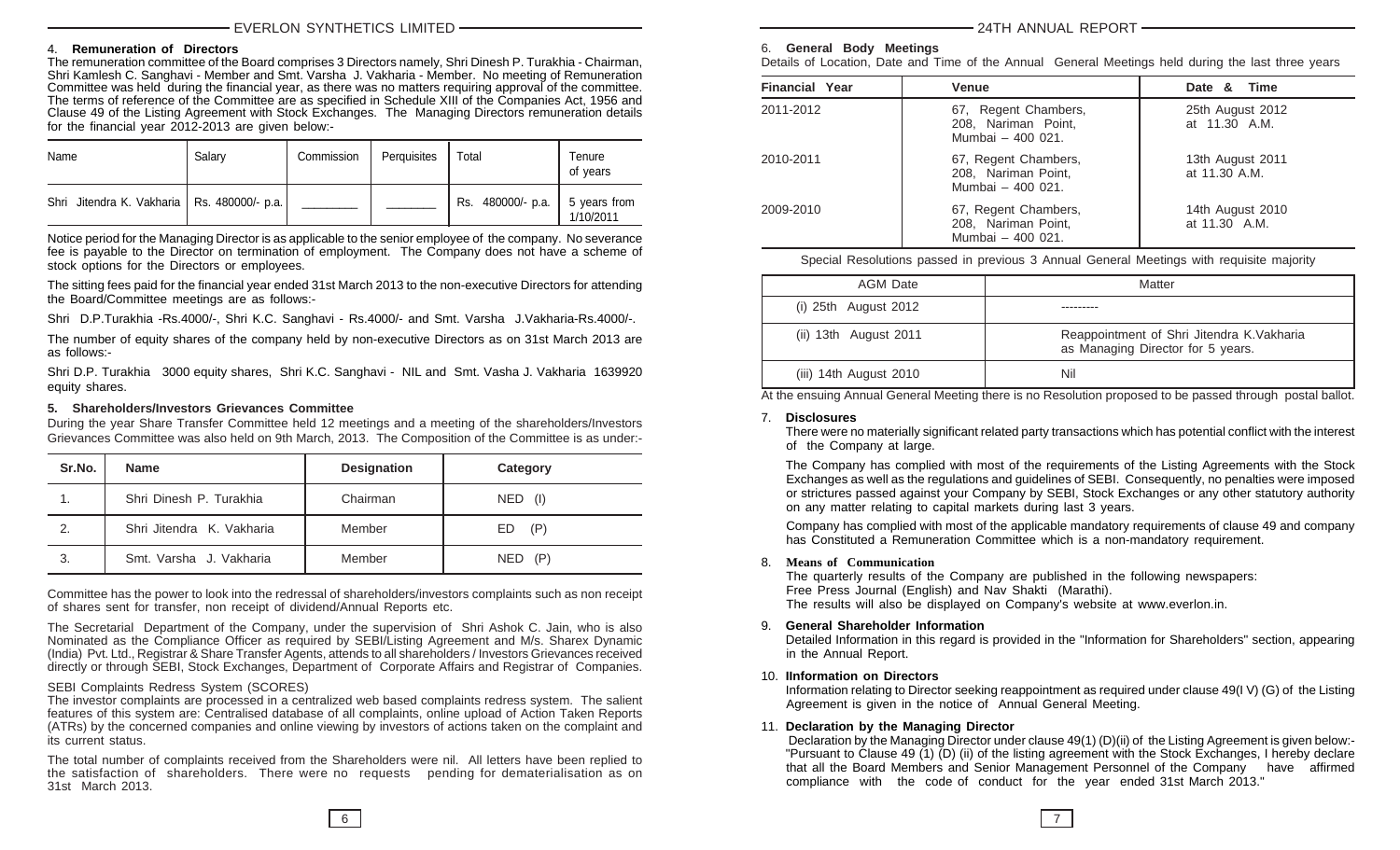# **AUDITORS' CERTIFICATE ON CORPORATE GOVERNANCE**

To, The Members of Everlon Synthetics Limited 67, Regent Chambers, Nariman Point, Mumbai - 400 021.

We have examined the compliance of conditions of corporate governance by Everlon Synthetics Limited, for the year ended 31st March 2013, as stipulated in clause 49 of the Listing Agreement of the said Company with the stock exchanges.

The compliance of the conditions of corporate governance is the responsibility of the management. Our examination, conducted in the manner described in the 'Guidance Note on Certification of Corporate Governance' issued by the Institute of Chartered Accountants of India, was limited to procedures and implementation thereof adopted by the Company for ensuring the compliance of the conditions of the Corporate Governance. It is neither an audit nor an expression of opinion on the financial statements of the Company.

In our opinion and to the best of our information and according to the explanations given to us, we certify that the company has complied with the conditions of the Corporate Governance as stipulated in clause 49 of the listing agreement.

We state that no investor grievance is pending for a period exceeding one month against the Company as per the records maintained by the Company. We further state that such compliance is neither an assurance as to the future viability of the Company nor the efficiency or effectiveness with which the management has conducted the affairs of the Company.

> For **POLADIA & CO., CHARTERED ACCOUNTANTS (Firm Regn No. 128274W)** — Sd —

> > **P.T. POLADIA PARTNER M.NO. 38757**

24TH ANNUAL REPORT

# **INFORMATION FOR SHAREHOLDERS**

- 1. **Annual General Meeting:-** Day, Date & Time : Saturday 24th August 2013 at 4.00 P..M. Venue: 67, Regent Chambers, 208, Nariman Point, Mumbai - 400 021.
- 2. **Financial Year :** 1st April 2012 to 31st March 2013
- 3. **Book Closure Dates on account of Annual General Meeting:** Friday 16th August 2013 to Saturday 24th August 2013 (Both days inclusive)

# 4. **Listing of Shares on Stock Exchange**

The equity shares of the company are listed on Bombay Stock Exchange Ltd.., and Ahmedabad Stock Exchange. The Company's application for voluntary delisting of its Equity Shares from Ahmedabad Stock Exchange is still pending with Ahmedabad Stock Exchange. The Annual Listing Fees for the year has been paid to The Bombay Stock Exchange Ltd.,

# 5. **STOCK CODES**

| Name of the Stock Exchange   | Stock Code |
|------------------------------|------------|
| The Stock Exchange, Mumbai   | 514358     |
| The Ahmedabad Stock Exchange | 16730      |

# 6. **Market Price Data**

Share prices at Bombay Stock Exchange Ltd., during the year 2012-13 for one equity share each are as under:-. In terms of Scheme of Arrangement for demerger of company's investment business, the face value of equity shares of the company has been changed from Rs.10/- per share to Re.1/ - per share and trading of company's equity shares in the new denomination of Re.1/- each commenced from 08/01/2013, as per the approval granted by The Bombay Stock Exchange.

| SHARE PRICE (RS.)                                                                                                                                                                              |                                                                                                                    |                                                                                                     |                                                                                                 |  |  |  |
|------------------------------------------------------------------------------------------------------------------------------------------------------------------------------------------------|--------------------------------------------------------------------------------------------------------------------|-----------------------------------------------------------------------------------------------------|-------------------------------------------------------------------------------------------------|--|--|--|
| <b>Month</b>                                                                                                                                                                                   | <b>Face Value</b>                                                                                                  | <b>High</b>                                                                                         | Low                                                                                             |  |  |  |
| April, 2012<br>May, 2012<br>June, 2012<br>July, 2012<br>August, 2012<br>September, 2012<br>October, 2012<br>November, 2012<br>December, 2012<br>January, 2013<br>February, 2013<br>March, 2013 | Rs.10/-<br>Rs.10/-<br>Rs.10/-<br>Rs.10/-<br>Rs.10/-<br>Rs.10/-<br>Rs.10/-<br>Rs.10/-<br>Re.1/-<br>Re.1/-<br>Re.1/- | 11.04<br>13.85<br>14.30<br>12.67<br>11.91<br>12.94<br>11.43<br>13.57<br>---<br>3.55<br>2.98<br>2.30 | 9.68<br>9.91<br>10.60<br>10.45<br>10.35<br>10.70<br>9.65<br>10.50<br>--<br>2.06<br>2.06<br>1.30 |  |  |  |

# 7. **REGISTRAR AND SHARE TRANSFER AGENTS**

 Sharex Dynamic (India) Pvt. Ltd. Unit-1, Luthra Ind. Premises, Safed Pool , Andheri Kurla Road, Andheri (E),Mumbai - 400 072. Tel: 2851 5606/ 2851 5644 Fax: 2851 2885 E-mail : sharexindia@vsnl.com

8. **Share Transfer System**

The Company has appointed M/s. Sharex Dynamic (India) Pvt.Ltd., as its Registrar and Share Transfer Agent. Presently the share transfers which are received in physical form are processed and the share certificates duly transferred are returned generally within 15 days from the date of the receipt, subject to the documents being valid and complete in all respects.

# 9. **Insider Trading Regulations** :

The Company has framed a Code of Internal procedures and conduct for prevention of Insider Trading on the lines of model code specified by SEBI.

Place: Mumbai Dated: 30th May, 2013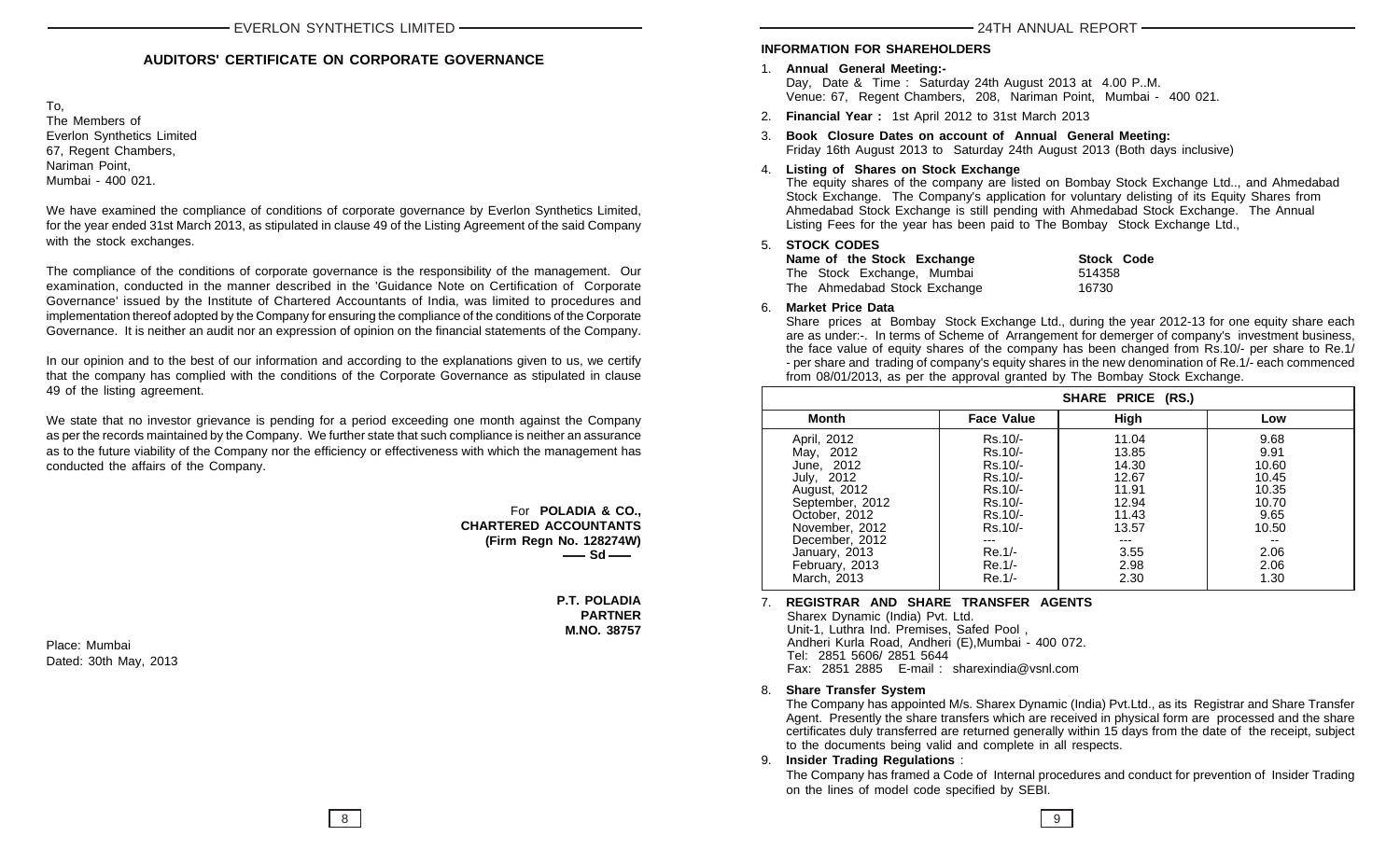# 10. **Distribution of Shareholding as on 31st March 2013**

| Size of<br><b>Holdings</b> |    |        | No of<br><b>Holders</b> | $%$ of<br><b>Holders</b> | No. of<br><b>Shares</b> | % of<br><b>Shares</b> |
|----------------------------|----|--------|-------------------------|--------------------------|-------------------------|-----------------------|
| Upto                       |    | 100    | 78                      | 2.66                     | 2947                    | 0.01                  |
| 101                        | to | 200    | 26                      | 0.89                     | 4070                    | 0.01                  |
| 201                        | to | 500    | 50                      | 1.70                     | 16963                   | 0.06                  |
| 501                        | to | 1000   | 493                     | 16.80                    | 306842                  | 1.01                  |
| 1001                       | to | 5000   | 2046                    | 69.73                    | 3474183                 | 11.48                 |
| 5001                       | to | 10000  | 111                     | 3.78                     | 741508                  | 2.45                  |
| 10001                      | to | 100000 | 107                     | 3.65                     | 2774324                 | 9.16                  |
| 100001                     | to | Above  | 23                      | 0.78                     | 22952763                | 75.82                 |
| <b>Total</b>               |    |        | 2934                    | 100.00                   | 30273600                | 100.00%               |

# **SHAREHOLDING PATTERN AS ON 31ST MARCH 2013**

| Category                 | No. of Shares held | % of Shareholding |
|--------------------------|--------------------|-------------------|
| Indian Promoters         | 17288905           | 57.10             |
| Private Corporate Bodies | 318426             | 1.05              |
| Indian Public            | 10122773           | 33.45             |
| NRI's / OCB's            | 2543496            | 8.40              |
| <b>Total</b>             | 30273600           | $100.00 \%$       |

# 11. **Dematerialisation of Shares & liquidity**

As at 31st March, 2013, 89.23% of total equity shares of the company were held in dematerialized form with National Securities Depository Ltd., (NSDL) and Central Depository Services (India) Ltd. (CDSL). The Company's equity shares are required to be compulsorily traded in the dematerialisation form. The shares are available for dematerialisation under ISIN INE 339D01026. The request for dematerialisation of shares are processed and generally confirmed within 15 days of receipt.

# 12. **Outstanding GDRs/ ADRs/Warrants/Convertible Instruments :**

Company has no outstanding GDRs/ADRs/Warrants or any Convertible Instruments.

# 13. **Plant Locations :**

Plot No.265/7/1, Opp. Blue Star Ltd., Demni Road, Dadra - 396 191 (D. & N.H.)

### 14. **Address for correspondence: Registered Office :**

67, Regent Chambers, 208, Nariman Point, Mumbai - 400 021. Tel: 2204 9233, 2204 2788 Fax: (022) 2287 0540 Email: everlonsynthetics@gmail.com Website:- www.everlon.in

# **EVERLON SYNTHETICS LIMITED DIRECTOR'S REPORT**

# To,

The Members,

The Board of Directors present the 24th Annual Report together with Audited Statement of Accounts for the year ended 31st March, 2013 along with the cash flow statements:

# 1. **OPERATIONS AND FINANCIAL RESULTS**

|                                                   | Year Ended<br>31/03/2013<br>(Rs. In Lacs) | Year Ended<br>31/03/2012<br>(Rs. in Lacs) |
|---------------------------------------------------|-------------------------------------------|-------------------------------------------|
| Sales                                             | 4804.84                                   | 4260.31                                   |
| Other Income                                      | 4.93                                      | 7.35                                      |
| <b>Exceptional Items</b>                          | 0.00                                      | 67.33                                     |
| <b>Extraordinary Items</b>                        | 0.07                                      | 0.00                                      |
| Profit for the year before Depreciation & Tax     | 53.60                                     | 133.94                                    |
| Less: Depreciation                                | 30.42                                     | 31.47                                     |
| Profit before Tax                                 | 23.18                                     | 102.47                                    |
| Less: Provision for Tax                           | 4.50                                      | 20.00                                     |
| Profit after tax                                  | 18.68                                     | 82.47                                     |
| Less: IT Provisions for earlier years             | 0.09                                      | 0.67                                      |
| Profit for the year                               | 18.59                                     | 81.80                                     |
| Profit/ (Loss) Brought forward from previous year | (265.77)                                  | (347.57)                                  |
| Profit/ (Loss) carried to Balance Sheet           | (247.18)                                  | (265.77)                                  |
|                                                   |                                           |                                           |

## 2. **PERFORMANCE**

Your Company has managed to achieve reasonable good performance during the year inspite of difficult market conditions.

The company has produced 4167.20 tons against 3904.04 tons during the previous year resulting in sales turnover of Rs.4804.84 lacs as against Rs.4260.31 lacs during the previous year.

# 3. **DIVIDEND**

Directors do not recommend any dividend due to the accumulated losses suffered by the company.

# 4. **DIRECTORS**

Shri Dinesh P. Turakhia retire by rotation and being eligible offers himself for reappointment.

## 5. **AUDITORS**

M/s. Poladia & Co. Chartered Accountants have given their consent for re-appointment for F. Y. 2013-2014. Members are requested to re-appoint them.

# 6. **PARTICULARS OF EMPLOYEES**

There is no employee in the Company whose particulars are required to be given under section 217(2A) of the Companies Act, 1956 read with the Companies (Particulars of Employees) Rules, 1975 as amended.

# 7. **DIRECTORS RESPONSIBILITY STATEMENT U/S. 217 ( 2AA)**

It is hereby confirmed that in respect of Financial Year ended on 31/03/2013.

- a) In the preparation of annual accounts, the applicable accounting standards have been followed.
- b) The Directors have selected such accounting policies and applied them consistently and made judgments and estimates that are reasonable and prudent so as to give a true and fair view of the state of affairs of the Company at the end of the financial year ended on 31/03/2013 and of the profit of the company for that period.
- c) The Directors have taken proper and sufficient care for the maintenance of adequate accounting records in accordance with the provisions of Companies Act, 1956 for safeguarding the assets of the Company and for preventing and detecting fraud and other irregularities.
- d) The Directors have prepared the Annual Accounts on a going concern basis.

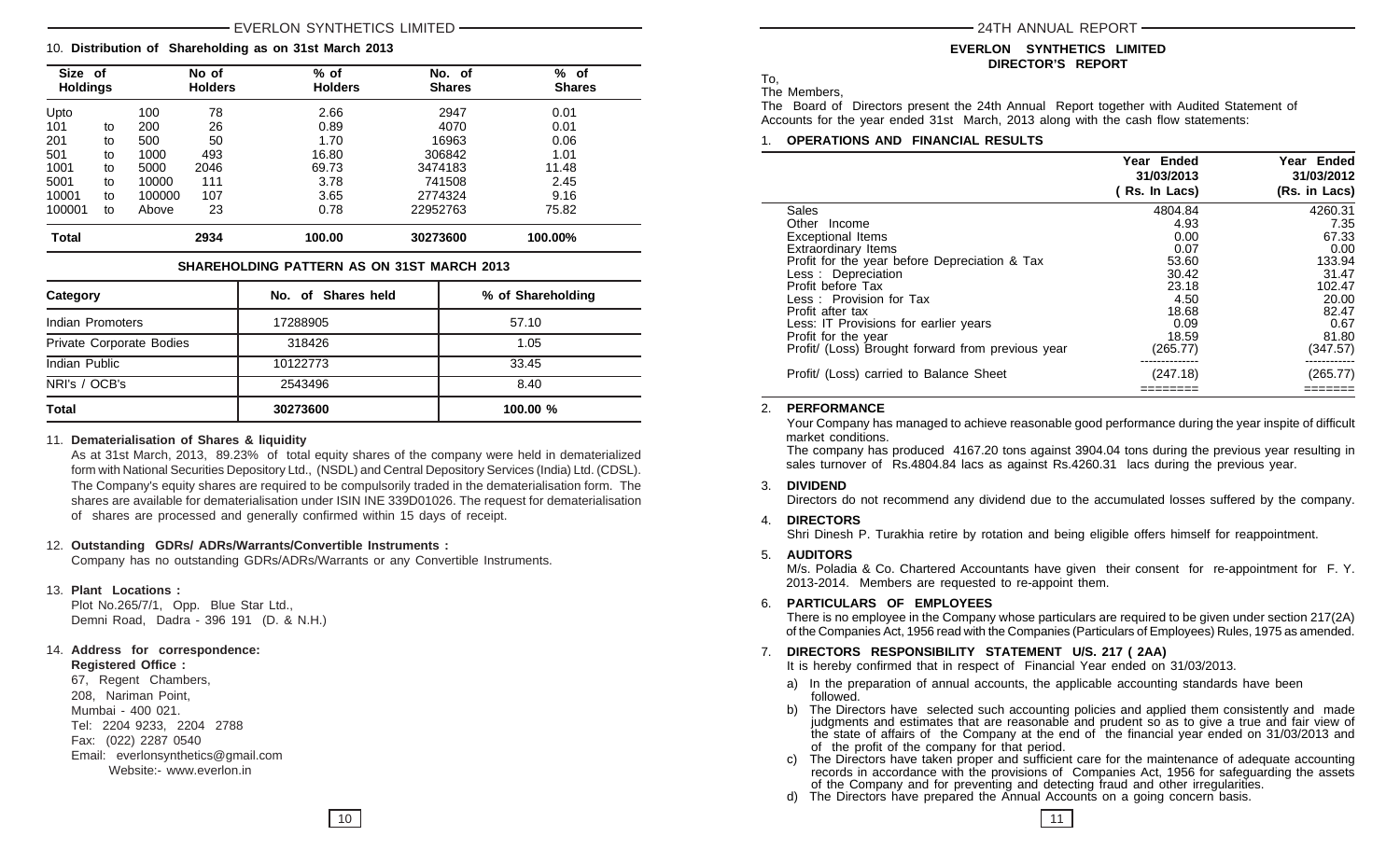# **8. DEMERGER**

The Scheme of Arrangement Under Section 391 to 394 of the Companies Act 1956 forDemerger and Transfer of Investment Business of the Company into Vakharia Power Infrastructure Ltd., was approved by Honorable Bombay High Court vide its Order dated 14th September2012 (effective from 18th October 2012) with appointed dated as1st September 2011.

Following are the main features of Demerger :

- a) The authorised Share Capital of the company has been reorganized from Rs.6,00,00,000 consisting of 60,00,000 Rs.10/- each to 6,00,00,000 equity share of Rs.1/- each, thereby changing the face value of share from Rs.10/- to Rs.1/- each.
- b) Subscribed and Paid up Capital of the company has been reduced from Rs.5,04,56,000/- consisting of 50,45,000 equity shares of Rs.10/- each to Rs,3,02,73,600/- consisting of 3,02,73,600 equity shares Rs.1/- each fully paid up thereby reducing paid up Share Capital by 40%.
- c) The reduction in Share Capital amount of Rs.201.82 lacs together with Capital Reserve of Rs.188.77 lacs, totaling Rs.390.59 lacs has been utilized for the purpose of adjusting Demerger of Investment Business and debit balance in the Profit and Loss Account. Accordingly, the company has passed the necessary accounting entries.
- Members of the Company have been allotted shares by Vakharia Power Infrastructure Ltd., on 21st November 2012 (record date) in the ratio of one equity share of Vakharia Power Infrastructure Ltd., of face value of Rs.1/- each for every one equity share held in the company of the face value of Re.1/- each. Vakharia Power Infrastructure Ltd., has already submitted application to Bombay Stock Exchange for Listing of the equity shares.

# **9. AUDITORS REPORT**

Auditors notes are self-explanatory and do not call for any further comments.

# **10. CORPORATE GOVERNANCE**

Pursuant to clause 49 of The Listing Agreement with The Bombay Stock Exchange, Management Discussion and Analysis Report, Corporate Governance Report and Auditors Certificate regarding compliance of Corporate Governance are made a part of the Annual Report.

# **11. SUBSIDIARY COMPANY**

M/s. Vakharia Power Infrastructure Ltd., (VPIL) has ceased to be a subsidiary of the company w.e.f. 23rd November 2012 due to Allotment of equity shares by VPIL to the members of the company.

# **12. CONSERVATION OF ENERGY, TECHNOLOGY ABSORPTION AND FOREIGN EXCHANGE EARNINGS / OUTGO**

The Statement giving particulars of Conservation of Energy, Technology Absorption and Foreign Exchange Earnings and Outgo is Annexed hereto as Annexture 1.

# **13. DEPOSITS**

The Company has not accepted any Deposits from the Public.

# **14. COST AUDIT**

The Board of Directors have appointed M/s. Ketki D. Visariya & Co. as Cost Accountant for conducting the Cost Audit for the Financial Year 2013-14.

# **15. COMPLIANCE CERTIFICATE**

Compliance Certificate from a Practising Company Secretary as required u/s.383A of the Companies Act, 1956 is attached herewith.

# **16. ACKNOWLEDGEMENT**

The Directors wish to place on record appreciation for the efforts put in by all the employees of the Company. They are thankful to Company's Bankers for the support extended to the company.

**For and on Behalf of the Board of Directors**

|                      | $\frac{1}{\sqrt{1-\frac{1}{2}}}$ sd $\frac{1}{\sqrt{1-\frac{1}{2}}}$ | $\equiv$ sd $\equiv$ |
|----------------------|----------------------------------------------------------------------|----------------------|
| Place : Mumbai       | J. K. VAKHARIA                                                       | V. J. VAKHARIA       |
| Dated: 30th May 2013 | <b>MANAGING DIRECTOR</b>                                             | <b>DIRECTOR</b>      |

# **ANNEXURE 1 TO DIRECTOR'S REPORT 2012-2013**

Information as per Section 217 (1) (e) read with Companies (Disclosure of particulars in the Report of Board of Directors ) Rules, 1988 and forming part of the Directors Report for the year.

# I. **CONSERVATION OF ENERGY** :

a. Conservation Measures taken:

The Company is regularly making efforts for enhancement in capacity utilization, cost competitiveness and quality improvement of products. Utilities are being combined for effective energy conservation.

b. Additional investment and proposals, if any, being implemented for reduction in consumption of energy:

Studies to reduce energy consumption of existing units are going on.

c. Impact of the measures (a) & (b) above for reduction of Energy Consumption and consequential impact on the cost of Production of goods.

The Company is constantly investigating avenues for cost saving as an on-going process.

# II **TOTAL ENERGY CONSUMPTION AND ENERGY CONSUMPTION PER UNIT OF PRODUCTION AS PER FORM 'A' OF THE RULES IN RESPECT OF INDUSTRIES SPECIFIED IN THE SCHEDULE THEREOF:**

| a                    | <b>POWER AND FUEL CONSUMPTION:</b>                                                                                            | 2012-2013               | 2011-2012               |
|----------------------|-------------------------------------------------------------------------------------------------------------------------------|-------------------------|-------------------------|
| 1.                   | Electricity<br>(a) Purchases Units (Lacs)<br>Total Amounts (Rs. in lacs)<br>Rate per Unit (Rs.)                               | 49.00<br>196.77<br>4.01 | 47.65<br>193.08<br>4.05 |
|                      | Own Generation:<br>(b)<br>Through Diesel Generator<br>Units (in lacs)<br>Units per Ltr. of Diesel Oil<br>Cost per Units (Rs.) | ---                     |                         |
| 2.                   | Coal                                                                                                                          |                         |                         |
| 3.                   | Furnace Oil                                                                                                                   | ---                     |                         |
| 4.                   | Other / Internal Generation Steam                                                                                             | ---                     |                         |
| $h_{-}$              | <b>CONSUMPTION PER UNIT OF PRODUCTION:</b><br>(Product: Polyester Texturised Yarn)<br>(Product: Polyester Twisted Yarn)       |                         |                         |
| 1.<br>2.<br>3.<br>4. | Electricity (Unit per M.T.)<br>Coal (Kg)<br>Furnance Oil Liter<br>Steam (Tons)                                                | 1176                    | 1225                    |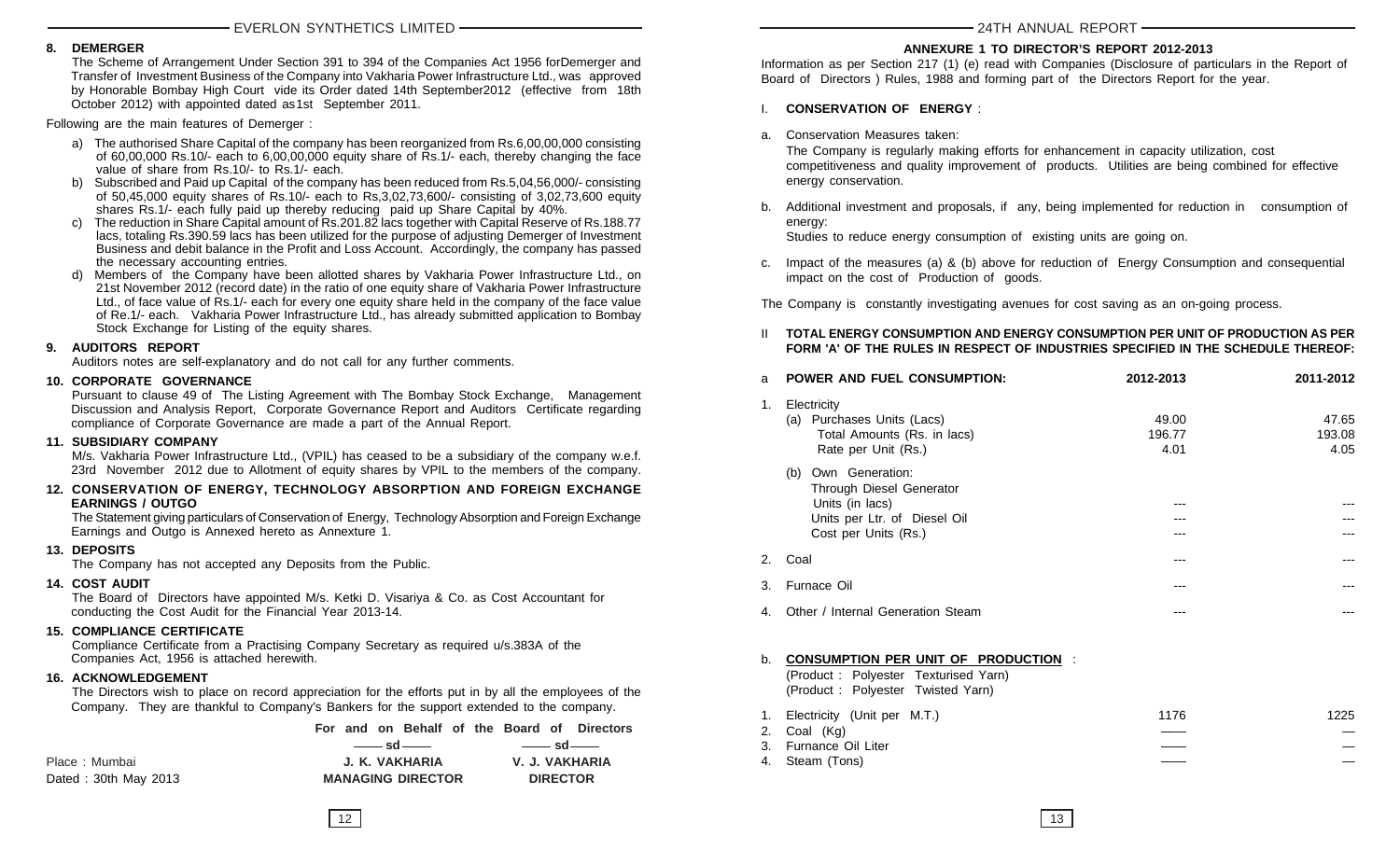| $\Pi$ .  | EVERLON SYNTHETICS LIMITED<br>TECHNOLOGY ABSORPTION : EFFORTS MADE IN TECHNOLOGY ABSORPTION AS PER FORM<br><b>B OF THE ANNEXURE TO THE RULES.</b> |                    |                          |
|----------|---------------------------------------------------------------------------------------------------------------------------------------------------|--------------------|--------------------------|
| 1.<br>2. | Research & Development (R & D)<br><b>Technology Absorption adaptation and Innovation</b>                                                          | NIL.<br><b>NIL</b> | AT PRESENT<br>AT PRESENT |
| III.     | <b>FOREIGN EXCHANGE EARNINGS AND OUT GO :</b>                                                                                                     |                    |                          |
| a.       | Activities relating to exports initiative taken to increase<br>export markets for products and services and export<br>plan.                       |                    | NOT APPLICABLE           |
| b.       | Total Foreign exchange used and earned:<br>Expenditure in Foreign Currency<br>1.                                                                  | Nil                | Nil                      |
|          | 2.<br>Value of Import on CIF basis (Rs.in Lacs)                                                                                                   |                    |                          |
|          | 3.<br>F.O.B. Value of exports (Rs.in Lacs)                                                                                                        |                    | 0.78                     |

# **MANAGEMENT DISCUSSION AND ANALYSIS REPORT**

### A. **Industry Outlook**

The Company expects the domestic textile industry to grow by 5% . Weaving facilities are increasing and polyester texturised yarn is now being used in traditional as well as non traditional products.

### B. **Opportunities**

Due to addition of POY manufacturing facility in the country, the availability of POY raw material has increased substantially.

# C. **Segment**

The Company has only one Reporting Segment namely, Textiles.

# D. **Risk And Concerns**

The Polyester industry is facing risk of Volatile raw material prices and fluctuation in foreign currency. There is also an increase in competition amongst domestic producers of Polyester Texturised Yarn.

# E. **Internal Control Systems**

The Management also reviews the control systems and procedures periodically to upgrade them.

# F. **Performance**

During the Financial Year the company has recorded sales of Rs.48.04 crores against sales of Rs.42.60 crores of the previous year.

# G. **Industrial Relations**

Harmonious industrial relations continue to prevail during the year. Total number of employees as on 31st March, 2013 were 21.

# **Cautionary Statement**

The statements in the "Management Discussion and Analysis Report" section describes the Company's objectives, projections, estimates, expectations and predictions, which may be "forward looking statements" within the meaning of the applicable laws and regulations. The Aannual results can differ materially from those expressed or implied, depending upon the economic and climatic conditions, Government policies and other incidental factors.

# M. M. SHETH Proprietor

# 24TH ANNUAL REPORT

# **COMPLIANCE CERTIFICATE**

**Everlon Synthetics Ltd.**

To, CIN : L17297MH1989PLC052747 The Members **Nominal Capital: Rs. 6 Crores** Nominal Capital: Rs. 6 Crores

We have examined the registers, records, books and papers of M/s. Everlon Synthetics Ltd.(the company) as required to be maintained under the Companies Act, 1956, (The Act) and the rules made thereunder and also the provisions contained in the Memorandum and Articles of the Association of the company for the financial year ended on 31st March 2013. In our opinion and to the best of our information and according to the examination carried out by us and explanations furnished to us by the company, its officers and agents, we certify that in respect of the aforesaid financial year:

- 1) The company has kept and maintained all the registers as stated in "Annexure A" to this certificate as per the provisions of the Act and the rules made thereunder and all entries there in have been duly recorded.
- 2) The company has duly filed the forms and returns as stated in "Annexure B" to this certificate with the Registrar of the Companies, Regional Director, Central Government, Company Law Board or other authorities under the Act and the Rules made there under and has paid additional fees for the delay.
- 3) The company being a public limited company, comments are not required.
- 4) The Board of Directors duly met 5 (Five) times on 30.05.2012, 14.08.2012, 01.10.2012, 12.11.2012 and 09.02.2013 in respect of which meetings proper notices were given and the proceedings were properly recorded and signed including the circular resolution passed in the minutes book maintained for the purpose.
- 5) The company has closed its Register of Members from 17.08.2012 to 25.08.2012 and notice u/s 154 was published on 18.08.2012.
- 6) The annual general meeting for the financial year ended on 31st March, 2012 was held on 25.08.2012 after giving due notice to the members of the company and resolutions passed thereat were duly recorded in the minutes book maintained for the purpose.
- 7) In terms of the directions given by Hon'ble Bombay High Court, court convened meeting of equity shareholders and also court convened meeting of unsecured creditors of the Company were held on 16.06.012 for approval of Scheme of Arrangement for demerger of Company's investment business.
- 8) The company has not advanced any loan to its Directors or persons or firms or companies referred to under section 295 of the Act, during the financial year.
- 9) The company has not entered into any contracts falling within purview of the Sec 297 of the Act.
- 10) The company has made necessary entries in the register maintained U/s 301 (3) of the Act.
- 11) As there were no instances falling within the purview of Sec. 314 of the Act, the company has not obtained any approvals from the Board of Directors, members or Central Government.
- 12) The company has not issued any duplicate share Certificate during the financial year.
- 13) Company has:
	- i) not allotted any securities and delivered all the certificates on lodgment thereof for transfer/ transmission and has also delivered share certificates on change in face value of equity shares of the Company in accordance with the provisions of the Act.
	- ii) not deposited any amount in a separate Bank Account as no dividend was declared during the Financial year.
	- iii) not posted warrants to any member of the company as no dividend was declared during the financial year.
	- iv) no amounts lying in unpaid dividend account, application money due for refund, matured deposits, matured debentures and interest accrued thereon.

15

v) duly complied with the requirements of Sec. 217 of the Act.

14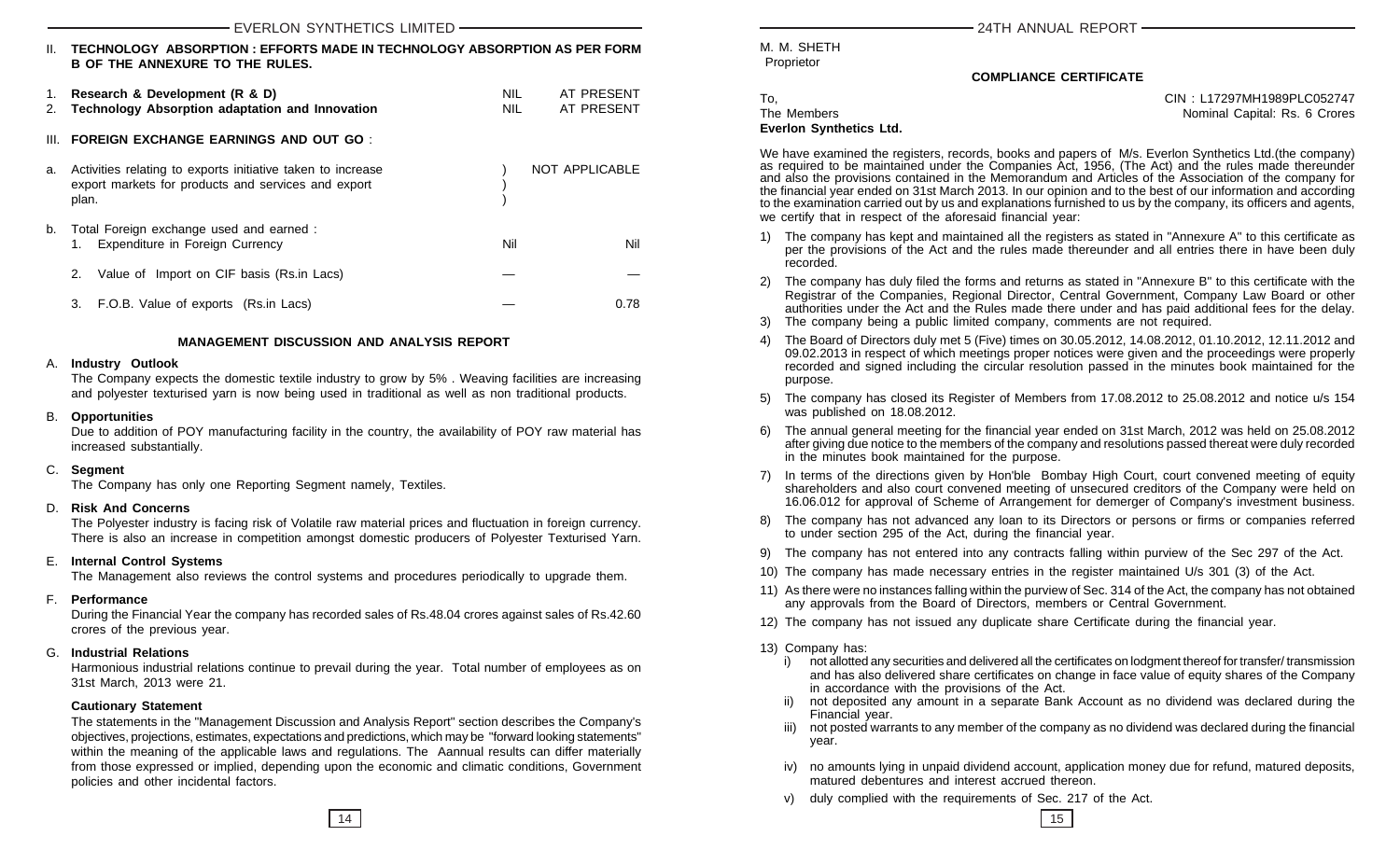- 14) The Board of Directors of company is duly constituted. There was no appointment of alternate Director, additional directors and directors to fill casual vacancy during the financial year.
- 15) The company has not appointed any Managing Director/Whole Time Director / Manager during the Financial year.
- 16) The company has not appointed any sole-selling agents during the financial year.
- 17) The company was not required to obtain any approvals of Company Law Board, Regional Director, Registrar and / or such authorities prescribed under the provisions of the Act, during the financial year and Hon'ble Bombay High Court has approved vide its order dated 14.09.2012 (certified on 28.09.2012) Scheme of Arrangement for demerger of Company's investment business into Vakharia Power Infrastructure Limited
- 18) The Directors have disclosed their interest in other firms / companies to the Board of Directors pursuant to the provisions of the Act and the rules made there under.
- 19) In terms of Scheme of Arrangement for demerger of Company's investment business, the Company has issued fresh share certificates to its equity shareholders to give effect to change in face value of shares and also reduction in paid up share capital.
- 20) The company has not bought back any shares during the financial year.
- 21) There was no redemption of preference shares or debentures during the financial year.
- 22) There was no transaction necessitating the company to keep in abeyance the right to dividend, rights shares and bonus shares pending registration of transfer of shares.
- 23) The company has not invited / accepted any deposits falling within the purview of Sec. 58A of the Act during the financial year.
- 24) The amount borrowed by the Company has from banks and others during the financial year ending 31.03.2013 are within borrowing limits of the Company.
- 25) The company has made investments in other bodies corporate and not given guarantees to other bodies corporate in compliance with the provisions of the Act and has made necessary entries in the register kept for the purpose.
- 26) The company has not altered the provisions of the Memorandum with respect to situation of the company's Registered Office from one state to another during the year under scrutiny.
- 27) The company has not altered the provisions of the Memorandum with respect to the objects of the company during the year under scrutiny.
- 28) The company has not altered the provisions of the Memorandum with respect to the name of the company during the year under scrutiny.
- 29) In terms of order dated 14.09.2012 passed by Hon'ble Bombay High Court for demerger of Company's investment business into Vakharia Power Infrastructure Limited, the Authorised Share Capital of the Company has been altered from Rs. 6 Crores consisting of 60,00,000 equity shares of Rs. 10/- each to Rs. 6 Crores consisting of 6,00,00,000 equity shares of Re. 1/- each.
- 30) The company has altered its Articles of Association for change in its Authorised Share Capital as per Scheme of Arrangement for demerger of Company's investment business into Vakharia Power Infrastructure Limited.
- 31) There was no prosecution initiated against or show cause notices received by the company and no fines or penalties or any other punishment was imposed on the company during the financial year, for offences under the Act.
- 32) The company has not received any money as security from its employees during the financial year.
- 33) The company has not constituted a separate provident fund trust for its employees or class of its employees as contemplated U/s 418 of the Act.

Place: Mumbai **For M. M. SHETH & CO.**<br>
Dated: 30th May 2013 **Company Secretaries**<br>Sd/-

| Name of the Company | EVERLON SYNTHETICS LTD. |
|---------------------|-------------------------|
| F.Y. Ending on      | 31st March 2013         |

## **ANNEXURE 'A'**

Registers as maintained by the company.

### Statutory Registers

|   | <b>Register of Charges</b>                                               | U/S 143         |
|---|--------------------------------------------------------------------------|-----------------|
|   | Register of Members (maintained with RTA)                                | U/S 150         |
| 3 | Register of Minutes Book of Board Meetings                               | U/S 193         |
| 4 | Register of Minutes Book of following Committee Meetings:                |                 |
|   | <b>Audit Committee</b><br>٠                                              |                 |
|   | <b>Remuneration Committee</b><br>۰.                                      |                 |
|   | Shareholders' and Investors' Grievances Committee                        | U/S 193         |
| 5 | Register of Minutes Book of General Meetings                             | U/S 193         |
| 6 | Register of Companies and Firms in which Directors are interested        | U/S 301         |
|   | Register of Directors, Managing Directors etc.                           | U/S 303         |
| 8 | Register of Directors Share holdings                                     | U/S 307         |
| 9 | Register of investments or loans made, guarantee given/security provided | <b>U/S 372A</b> |

## **Other Registers**

- 1 Register of Transfers (maintained with RTA)
- 2 Register of Board Meetings Attendance
- 3 Register of General Meetings Attendance

# **For M. M. SHETH & CO. Company Secretaries**

**Sd/-** State of the state of the state of the state of the state of the state of the Sd/-

**M. M. SHETH) Proprietor**

**(M. M. SHETH) C.P. No.: 729 FCS 1455**

16 17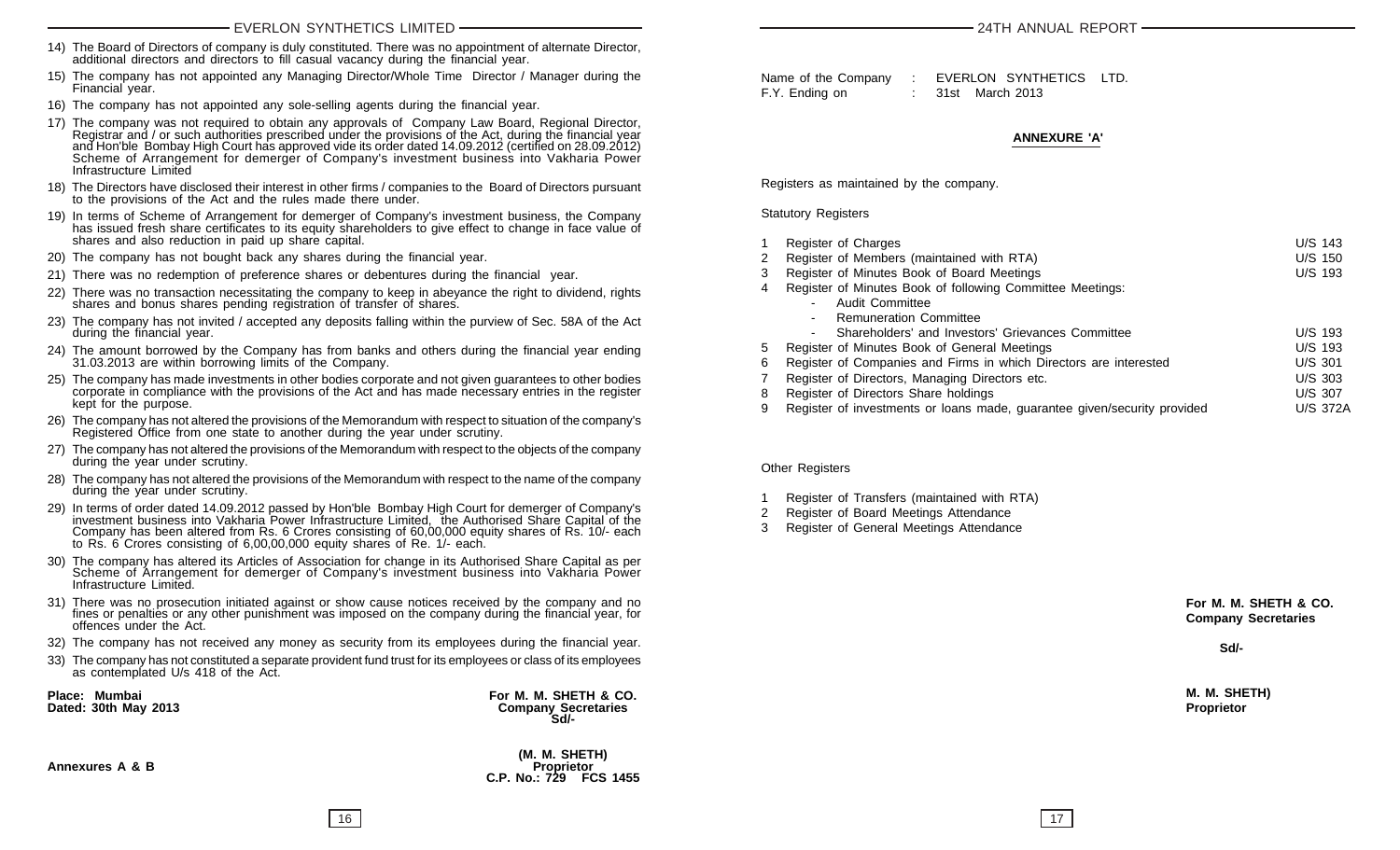Name of the Company : EVERLON SYNTHETICS LTD. F.Y. Ending on : 31st March 2013

# **ANNEXURE 'B'**

Forms and Returns as filed by the company with Registrar of Companies during the financial year ending on 31st March, 2013.

|                | Sr. no. Form No.<br>or<br>Return                   | U/S | <b>Purpose</b>                                                                                                                  | Date of<br>filina | Whether<br>in time | If delay<br><b>Additional</b><br>Fees paid. |
|----------------|----------------------------------------------------|-----|---------------------------------------------------------------------------------------------------------------------------------|-------------------|--------------------|---------------------------------------------|
| 1              | Form 23                                            | 192 | Filing Special Resolution for<br>approval of Scheme of<br>Arrangement and reduction<br>in share capital passed<br>on 16.06.2012 | 26.06.2012        | <b>Yes</b>         | N.A                                         |
| 2              | Form 61                                            | 394 | Filing Application for<br>Scheme of Arrangement                                                                                 | 25.07.2012        | Yes                | N.A                                         |
| 3              | Annual<br>Return<br>F N 20B                        | 159 | For AGM held on 25.08.2012                                                                                                      | 20.09.2012        | Yes                | N.A.                                        |
| 4              | Form 21                                            | 394 | Filing High Court order<br>approving Scheme of<br>Arrangement u/s 394                                                           | 18.10.2012        | Yes                | N.A.                                        |
| 5              | Form 21                                            | 102 | Filing High Court order<br>approving Scheme of<br>Arrangement u/s 102                                                           | 18.10.2012        | Yes                | N.A.                                        |
| 6              | Form 8                                             | 135 | Modification of charge in<br>favour of Janata<br>Sahakari Bank                                                                  | 07.12.2012        | No                 | Rs. 1,000/-                                 |
| $\overline{7}$ | Audited<br>Accounts<br><b>F N 23AC</b><br>& 23 ACA | 220 | Audited Accounts for the<br>year ended 31.03.2012                                                                               | 15.02.2013        | Yes                | N.A.                                        |

|  | Filed with Regional Director               | -Nil |
|--|--------------------------------------------|------|
|  | <b>Filed with Central Government</b>       | -Nil |
|  | Filed with Company Law Board               | -Nil |
|  | Filed with Other Authorities under the Act | -Nil |

**For M. M. SHETH & CO. Company Secretaries**

**Sd/-** State of the state of the state of the state of the state of the state of the Sd/-

**M. M. SHETH) Proprietor**

24TH ANNUAL REPORT

# **AUDITORS' REPORT**

### To, The Members of

## **EVERLON SYNTHETICS LIMITED**

We have audited the accompanying financial statements of Everlon Synthetic Limited ("the Company"), which comprise the Balance Sheet as at March 31, 2013, and the Statement of Profit and Loss and Cash Flow Statement for the year then ended, and a summary of significant accounting policies and other explanatory information.

Management is responsible for the preparation of these financial statements that give a true and fair view of the financial position, financial performance and cash flows of the Company in accordance with the Accounting Standards referred to in sub-section (3C) of section 211 of the Companies Act, 1956 ("the Act"). This responsibility includes the design, implementation and maintenance of internal control relevant to the preparation and presentation of the financial statements that give a true and fair view and are free from material misstatement, whether due to fraud or error.

Our responsibility is to express an opinion on these financial statements based on our audit. We conducted our audit in accordance with the Standards on Auditing issued by the Institute of Chartered Accountants of India. Those Standards require that we comply with ethical requirements and plan and perform the audit to obtain reasonable assurance about whether the financial statements are free from material misstatement.

An audit involves performing procedures to obtain audit evidence about the amounts and disclosures in the financial statements. The procedures selected depend on the auditor's judgment, including the assessment of the risks of material misstatement of the financial statements, whether due to fraud or error. In making those risk assessments, the auditor considers internal control relevant to the Company's preparation and fair presentation of the financial statements in order to design audit procedures that are appropriate in the circumstances. An audit also includes evaluating the appropriateness of accounting policies used and the reasonableness of the accounting estimates made by management, as well as evaluating the overall presentation of the financial statements.

We believe that the audit evidence we have obtained is sufficient and appropriate to provide a basis for our audit opinion.

In our opinion and to the best of our information and according to the explanations given to us, the financial statements give the information required by the Act in the manner so required and give a true and fair view in conformity with the accounting principles generally accepted in India:

- a) in the case of the Balance Sheet, of the state of affairs of the Company as at March 31, 2013;
- b) in the case of the Profit and Loss Account, of the profit for the year ended on that date; and
- c) in the case of the Cash Flow Statement, of the cash flows for the year ended on that date.
- 1. As required by the Companies (Auditor's Report) Order, 2003 ("the Order") issued by the Central Government of India in terms of sub-section (4A) of section 227 of the Act, we give in the Annexure a statement on the matters specified in paragraphs 4 and 5 of the Order.
- 2. As required by section 227(3) of the Act, we report that:
	- a) we have obtained all the information and explanations which to the best of our knowledge and belief were necessary for the purpose of our audit;
	- b) in our opinion proper books of account as required by law have been kept by the Company so far as appears from our examination of those books
	- c) the Balance Sheet, Statement of Profit and Loss, and Cash Flow Statement dealt with by this Report are in agreement with the books of account.
	- in our opinion, the Balance Sheet, Statement of Profit and Loss, and Cash Flow Statement comply with the Accounting Standards referred to in subsection (3C) of section 211 of the Companies Act, 1956;
	- e) on the basis of written representations received from the directors as on March 31, 2013, and taken on record by the Board of Directors, none of the directors is disqualified as on March 31, 2013, from being appointed as a director in terms of clause (g) of sub-section (1) of section 274 of the Companies Act, 1956.

 For **POLADIA & CO. CHARTERED ACCOUNTANTS (Firm Regn No. 128274W) P.T. POLADIA PARTNER M NO.38757** — sd —

Place: Mumbai. Dated: 30th May 2013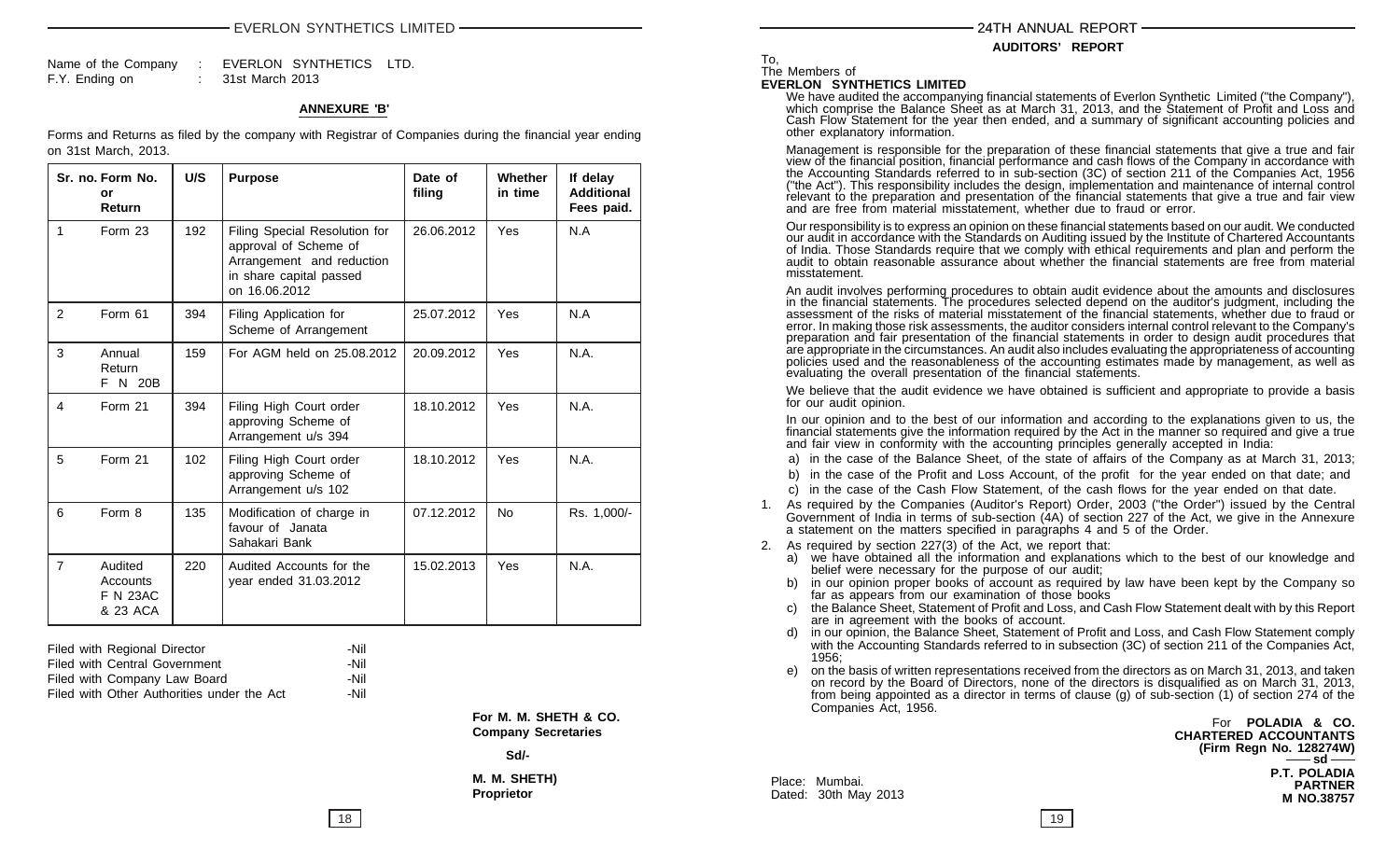# **EVERLON SYNTHETICS LIMITED** ACCOUNTING YEAR ENDED 31ST MARCH, 2013 **ANNEXURE TO THE AUDITOR'S REPORT REFERRED TO CLAUSE 1 OF OUR REPORT OF EVEN DATE:**

- i) a) The Company has maintained proper records showing full particulars including quantitative details and situation of fixed assets.
	- b) Fixed Assets have been physically verified by the management during the year.In our opinion, the frequency of verification of the fixed assets by the management is reasonable having regard to the size of the Company and the nature of the assets. According to information furnished to us no material discrepancies have been noticed on such verification.
	- c) The Fixed Assets disposed off during the year, in our opinion do not constitute a substantial part of the Company and such disposal in our opinion, not affected the going concern status of the Company.
- ii) a) The inventory have been physically verified by the management at reasonable intervals.
	- b) In our opinion and according to the information and explanations given to us, the procedures for physical verification of inventory followed by the management were reasonable and adequate in relation to the size of the Company and the nature of its business.
	- c) In our opinion the Company has maintained proper records of inventory. The discrepancies between the physical stocks and books were not material and have been properly dealt with in the books of account.
- iii) a) The Company has taken loan from two companies covered in register maintained under Section 301 of the Companies Act. 1956. The maximum amount outstanding during the year was Rs. 433.72 lacs. The company has not given any loans during the year to parties covered in the register maintained u/s.301 of Companies Act, 1956.
	- b) In our opinion, the rate of interest and other terms and conditions on which loans have been taken from companies, or other parties listed in the register maintained under Section 301 of the Companies Act, 1956 are not prima-facie, prejudicial to the interest of the company.
	- c) There has been no conditions stipulated as regards to repayment of principal and interest.
- iv) In our opinion and according to the information and explanations provided to us there are adequate Internal control procedures commensurate with the size of the Company and the nature of its business with regards to Purchase of Inventory, Fixed Assets and for sale of goods. During the course of our audit, no major weakness has been noticed in the internal control.
- v) According to the information and explanations given to us, there are no transactions that need to be entered into the register maintained in pursuance of Section 301 of the Companies Act, 1956. Accordingly, paragraph  $4$  (v) (b) of the Order is not applicable.
- vi) The Company has not accepted any deposits from public.
- vii) The Company does not have any internal audit system.
- viii) We have broadly reviewed, without carrying out a detailed examination, the books of account maintained by the Company pursuant to the rules made by the Central Government for the maintenance of cost records under Section 209 (1) (d) of the Companies Act, 1956 and are of the opinion that prima facie the prescribed accounts and records have been maintained. We have not however, made detailed examination of the records with a view to determining whether they are accurate or complete.
- x) a) According to the records and as per information and explanations provided to us, the Company is regular in depositing with appropriate authorities undisputed amount of provident fund, employee state insurance, income tax, sales tax, custom duty, cess and other statutory dues applicable to it.
	- b) According to the information and explanations given to us, no undisputed amounts payable in respect of income-tax, wealth tax, sales tax, custom duty, excise duty and cess were in arrears, as at 31st March 2013, for a period of more than six months from the date they became payable.

c) According to the information and explanations given to us, there are no dues of income tax, wealth tax, sales tax, customs duty, excise duty and cess which have not been deposited on account of any dispute, except as follows:-

| Sr.<br>No. | Nature of Dues &<br>Name of the Status         | Forum where Disputed                             | Amount<br>(Rupees) |
|------------|------------------------------------------------|--------------------------------------------------|--------------------|
| 1.         | <b>Central Excise</b><br>(Central Excise 1944) | Commissioner (adju.) of<br>Central Excise        | $95.225/-$         |
| 2.         | Central Excise<br>(Central Excise 1944)        | Commissioner of Central<br>Excise (adjudication) | 4,44,45,043/-      |

- x) In our opinion, the accumulated losses of the Company at the end of the financial year are not more than fifty percent of it net worth. The Company has not incurred cash losses during the current financial year and not incurred cash losses during the immediately preceding financial year.
- xi) The Company has not taken loans from financial institution or has not issued debentures to any party, hence the question of default in repayment does not arise.
- xii) In our opinion and according to the information and explanations given to us, no loans and advances have been granted by the Company on the basis of security by way of pledge of shares, debentures and other securities.
- xiii) The Company is not chit/nidhi/mutual benefit fund/society and clause 4 (xiii) of the Order is not applicable.
- xiv) The Company has maintained proper records of the transactions and contracts in respect of dealing or trading in shares, securities, debentures and other investments and timely entries have been made therein. All shares, securities, debentures and other investments have been held by the Company in its own name.
- xv) On the basis of the information and explanations given to us, the Company has not given any guarantee for loans taken by others from bank or financial institutions.
- xvi) The Company has not raised any new term loans during the year. The outstanding term loan at the beginning of the year were applied for the purpose for which raised.
- xvii) According to the information and explanations given to us and on overall examination of the balance sheet and other records of the Company, we are of the opinion that funds, raised on short-term basis have not, prima facie, been used for long term investment and vice versa.
- xviii)During the year, the Company has not made preferential allotment of shares to a party covered in the Register maintained under Section 301 of the Companies Act, 1956.
- xix) The Company did not have any outstanding debentures during the year.
- xx) The Company has not raised any money by public issues during the year.
- xxi) Based on the audit procedures performed and information and explanations given to us by the management, we report that no fraud on or by the Company has not been noticed or reported during the course of our audit.

For **POLADIA & CO**. **CHARTERED ACCOUNTANTS (Firm Regn No. 128274W) P.T. POLADIA PARTNER** Place : Mumbai **M.NO.38757 sd**

Dated: 30/05/2013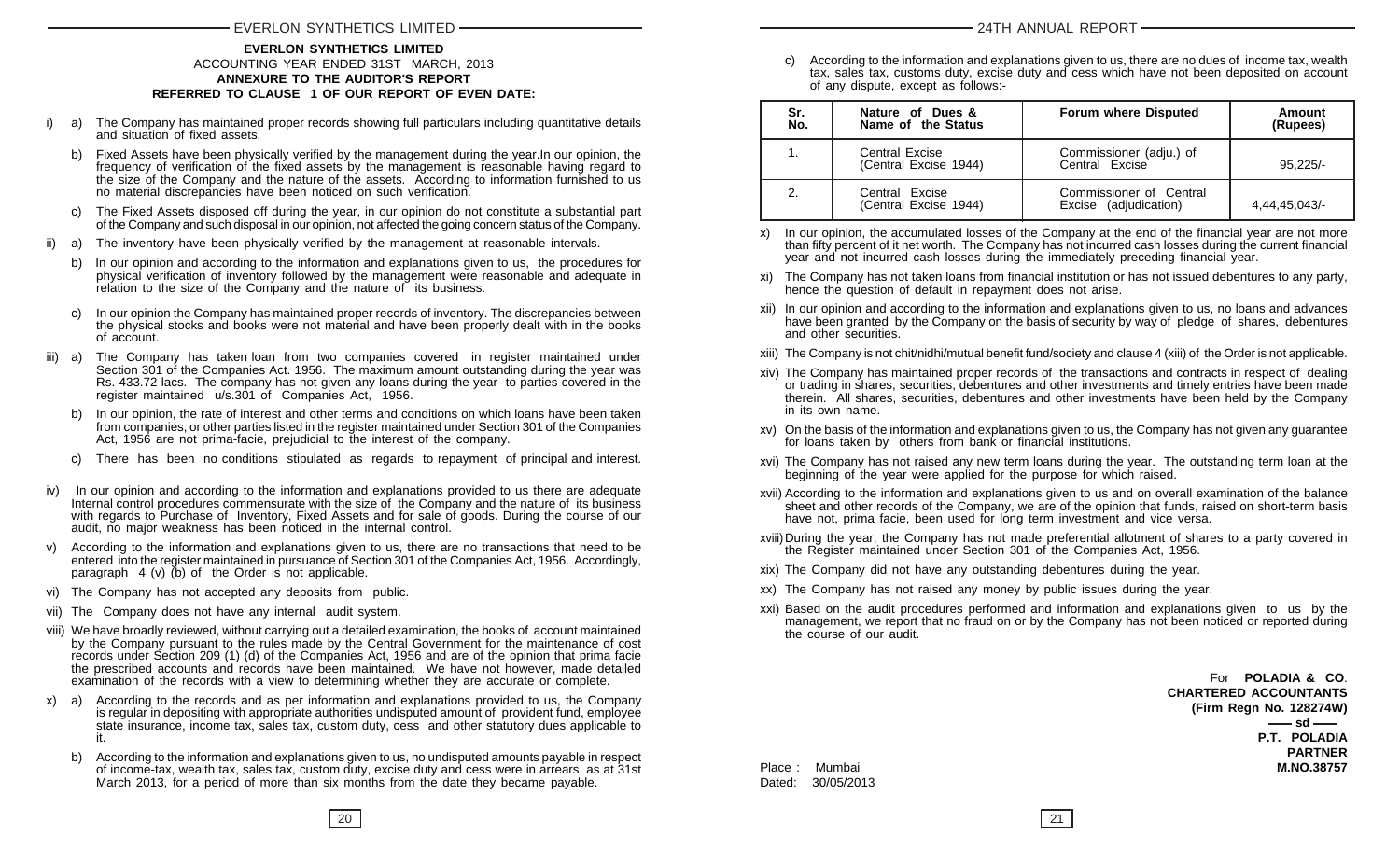| <b>EVERLON SYNTHETICS LIMITED<br/>BALANCE SHEET AS AT 31ST MARCH 2013</b><br>(Rupees) |                                                                                 |               |                                               |                                                       |
|---------------------------------------------------------------------------------------|---------------------------------------------------------------------------------|---------------|-----------------------------------------------|-------------------------------------------------------|
|                                                                                       |                                                                                 | Note No.      | <b>Current Year As at</b><br>31st March, 2013 | <b>Previous Year As at</b><br>31st March, 2012        |
| ı.<br><b>EQUITY AND LIABILITIES</b>                                                   |                                                                                 |               |                                               |                                                       |
| 1.<br><b>Shareholders Funds</b><br>a) Share Capital                                   |                                                                                 | 1             | 30292200                                      | 50487000                                              |
| b) Reserves & Surplus                                                                 |                                                                                 | 2             | (13166764)                                    | (7700521)                                             |
|                                                                                       | c) Money received against share warrants                                        |               |                                               |                                                       |
|                                                                                       |                                                                                 |               | 17125436                                      | 42786479                                              |
| 2.                                                                                    | Share application money pending allotment                                       |               |                                               |                                                       |
| 3.<br><b>Non-Current Liabilities</b>                                                  |                                                                                 |               |                                               |                                                       |
| a) Long-term Borrowings                                                               |                                                                                 | 3             | 39393272                                      | 45309456                                              |
| b) Deferred tax liabilities<br>c) Other Long-term liabilities                         |                                                                                 | 4             | 4332886                                       | 4449007                                               |
| d) Long-term Provisions                                                               |                                                                                 | 5             | 2946904                                       | 2150258                                               |
|                                                                                       |                                                                                 |               | 46673062                                      | 51908721                                              |
| <b>Current Liabilties</b><br>4.                                                       |                                                                                 |               |                                               |                                                       |
| a) Short-term Borrowings<br>b) Trade Payables                                         |                                                                                 | 6<br>7        | 31744373<br>4168708                           | 29373456<br>8272185                                   |
| c) Other Current liabilities                                                          |                                                                                 | 8             | 3442423                                       | 4552281                                               |
| d) Short-term provisions                                                              |                                                                                 | 9             | 450000                                        | 2000000                                               |
|                                                                                       |                                                                                 |               | 39805504                                      | 44197922                                              |
| TOTAL (1+2+3+4)                                                                       |                                                                                 |               | 103604002                                     | 138893122                                             |
| н.<br><b>ASSETS</b><br><b>Non-Current assets</b><br>1<br>a) Fixed Assets              |                                                                                 |               |                                               |                                                       |
| (i) Tangible assets                                                                   |                                                                                 | 10            | 41867086                                      | 44661883                                              |
| (ii) Intangible assets                                                                | (iii) Capital work-in-progress                                                  |               |                                               |                                                       |
|                                                                                       | (iv) Intangible assets under development                                        |               |                                               |                                                       |
| b) Non-Current investments<br>c) Deferred tax assets                                  |                                                                                 | 11            | 218835                                        | 725490                                                |
|                                                                                       | d) Long-term loans and advances                                                 | 12            | 7129404                                       | 8271383                                               |
| e) Other non-current assets                                                           |                                                                                 | 13            | 7502580                                       | 6813828                                               |
|                                                                                       |                                                                                 |               | 56717905                                      | 60472584                                              |
| 2.<br><b>Current Assets</b><br>a)Current Investments                                  |                                                                                 |               |                                               |                                                       |
| b) Inventories                                                                        |                                                                                 | 14            | 6527718                                       | 48856356                                              |
| c) Trade Receivables                                                                  |                                                                                 | 15            | 30772011                                      | 25946941                                              |
| d) Cash and cash equivalents                                                          | e) Short-term Loans and Advances                                                | 16<br>17      | 5132134<br>408518                             | 3193883<br>377233                                     |
| f) Other current assets                                                               |                                                                                 | 18            | 4045716                                       | 46125                                                 |
|                                                                                       |                                                                                 |               | 46886097                                      | 78420538                                              |
| TOTAL (1+2)                                                                           |                                                                                 |               | 103604002                                     | 138893122                                             |
|                                                                                       | Notes forming part of the Accounts<br>Additional Notes forming part of accounts | 1 to 25<br>26 |                                               |                                                       |
| As per our report of even date<br>for POLADIA & CO.                                   |                                                                                 |               |                                               | For and on behalf of the<br><b>Board of Directors</b> |
| <b>CHARTERED ACCOUNTANTS</b><br>(FIRM REGN NO.128274W)                                |                                                                                 |               |                                               | — sd—                                                 |
| $-$ sd $-$<br>P.T.POLADIA<br>(PARTNER)                                                |                                                                                 |               |                                               | J. K. Vakharia<br><b>Managing Director</b>            |
| M.No.38757                                                                            |                                                                                 |               |                                               | e di                                                  |

Place : Mumbai **V. J. Vakharia sd**

# 24TH ANNUAL REPORT

### **EVERLON SYNTHETICS LIMITED PROFIT AND LOSS STATEMENTS FOR THE YEAR ENDED 31ST MARCH 2013 (Rupees)**

|     |                                                                                 | Note No.      | <b>Current Year As at</b><br>31st March, 2013 | <b>Previous Year As at</b><br>31st March, 2012 |
|-----|---------------------------------------------------------------------------------|---------------|-----------------------------------------------|------------------------------------------------|
| I.  | Revenue from Operations                                                         | 19            | 480484173                                     | 426031453                                      |
| ΙΙ. | Other Income                                                                    | 20            | 492795                                        | 735103                                         |
| Ш.  | <b>Total Revenue (I+II)</b>                                                     |               | 480976968                                     | 426766556                                      |
|     | IV. Expenses                                                                    |               |                                               |                                                |
|     | <b>Cost of Material Consumed</b>                                                | 21            | 427926640                                     | 383995099                                      |
|     | Purchase of stock-in-Trade                                                      |               |                                               |                                                |
|     | Changes in inventories of finished goods-                                       |               |                                               |                                                |
|     | Work-in-progress and stock-in-trade                                             | 22            | 10366156                                      | 160947                                         |
|     | Employee benefits expenses                                                      | 23            | 2320734                                       | 2553801                                        |
|     | <b>Finance Costs</b>                                                            | 24            | 6604822                                       | 5895789                                        |
|     | Depreciation & amortisation expenses                                            | 10            | 3041619                                       | 3147259                                        |
|     | <b>Other Expenses</b>                                                           | 25            | 28391779                                      | 27500083                                       |
|     | <b>Total Expenses</b>                                                           |               | 478651750                                     | 423252978                                      |
|     | V. Profit before exceptional and extraordinary items and tax (III-IV)           |               | 2325218                                       | 3513578                                        |
|     | VI. Exceptional Items (Depreciation Written Back)                               |               | 0                                             | 6733036                                        |
|     | VII. Profit before extraordinary items and tax (V-VI)                           |               | 2325218                                       | 10246614                                       |
|     | VIII. Extraordinary Items                                                       | (6655)        | $\Omega$                                      |                                                |
|     | IX. Profit before tax (VII-VIII)                                                |               | 2318563                                       | 10246614                                       |
| Х.  | Tax Expense:                                                                    |               |                                               |                                                |
|     | (1) Current Tax                                                                 |               | (450000)                                      | (2000000)                                      |
|     | (2) Deferred Tax                                                                |               |                                               |                                                |
|     | XI. Profit/(Loss) for the period from continuing operatins (IX-X)               |               | 1868563                                       | 8246614                                        |
|     | XII. Profit/(Loss) for the period from discontinuing operations                 |               |                                               |                                                |
|     | XIII. Tax Expense of discontinuing operations                                   |               |                                               |                                                |
|     | XIV. Profit/(Loss)from discontinuing operations (After Tax (XII-XIII)           |               |                                               |                                                |
|     | XV. Profit/(Loss) for the period (XI+XIV)                                       |               | 1868563                                       | 8246614                                        |
|     | Add: Balance brought forward from Last Year                                     |               | (26577970)                                    | (34757276)                                     |
|     | (Short)/Excess provision for Income Tax for earlier                             |               |                                               |                                                |
|     | years (provided)/written back                                                   |               | (9304)                                        | (67308)                                        |
|     |                                                                                 |               |                                               |                                                |
|     | Profit available for Appropriation                                              |               | (24718711)                                    | (26577970)                                     |
|     | Earning per share Basic & Diluted                                               |               | 0.06                                          | 1.63                                           |
|     | Notes forming part of the Accounts<br>Additional Notes forming part of accounts | 1 to 25<br>26 |                                               |                                                |

**As per our report of even date For and on behalf of the for POLADIA & CO. Board of Directors CHARTERED ACCOUNTANTS (FIRM REGN NO.128274W) P.T.POLADIA J. K. Vakharia (PARTNER) Managing Director M.No.38757** Find Reserved<br>
P.T.POLADIA<br>
(PARTNER)

Place : Mumbai **V. J. Vakharia** Date : 30/05/2013

**sd**

Sd<br>V. J. Vakharia

Date : 30/05/2013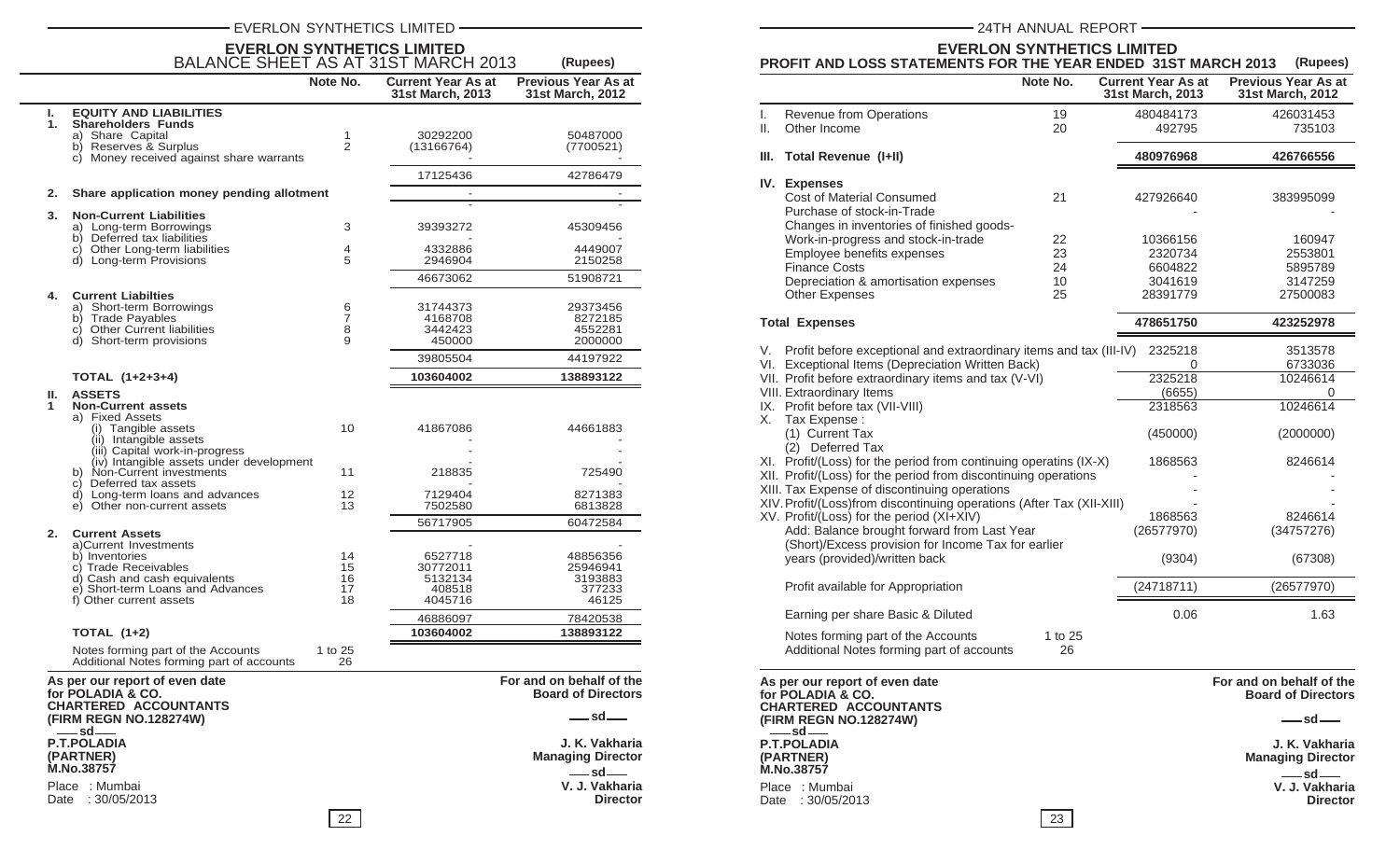# **CASH FLOW STATEMENT AS PER CLAUSE 32 OF THE LISTING AGREEMENT**

|                                                                                                                                                                                                                              | 2012-2013<br>( Rs.)                                          | 2011-2012<br>( Rs.)                                                         |
|------------------------------------------------------------------------------------------------------------------------------------------------------------------------------------------------------------------------------|--------------------------------------------------------------|-----------------------------------------------------------------------------|
| A. CASH FLOW FROM OPERATING ACTIVITIES:<br>Net profit/(loss) before Tax and Extraordinary items                                                                                                                              | 2325218                                                      | 3513578                                                                     |
| <b>Adjustment for:</b><br>Depreciation<br>Assets Written off<br>Dividend Received<br>Interest Paid<br>Exceptional Income<br>Short provision for income tax provided<br>(Profit)/Loss on sale of Shares (Net)                 | 3041619<br>0<br>(446642)<br>6604822<br>0<br>9304<br>(324245) | 3147259<br>(582974)<br>(276801)<br>5895789<br>(6733036)<br>67308<br>(43621) |
| Operating profit before working capital charges                                                                                                                                                                              | 11210076                                                     | 4987502                                                                     |
| Adjustment for:<br><b>Trade and Other Receivables</b><br>Inventories<br>Trade Payable                                                                                                                                        | (8402719)<br>42328638<br>(11998994)                          | (6682802)<br>(21298418)<br>(15309897)                                       |
| NET CASH USED FROM OPERATING ACTIVITIES                                                                                                                                                                                      | 33137001                                                     | (38303615)                                                                  |
| <b>B. CASH FLOW FROM INVESTING ACTIVITIES :</b><br>Purchase of Fixed Assets<br>Assets Written off<br>(Increase)/Decrease in Investments<br>Dividend Received<br>Exceptional Income<br>Profit/ (Loss) on sale of Shares (Net) | (246822)<br>O<br>506655<br>446642<br>0<br>324245             | (136098)<br>(582974)<br>(103985)<br>276801<br>(6733036)<br>43621            |
| NET CASH USED FROM INVESTING ACTIVITIES                                                                                                                                                                                      | 1030720                                                      | (7235671)                                                                   |
| <b>C. CASH FLOW FROM FINANCING ACTIVITIES :</b><br>Proceeds from Secured Loans<br>Proceeds from Long Term Loans<br>Increase/ (Decrease) in Capital<br>Adjustment on account of Demerger<br>Interest Paid                     | 45714<br>(2806728)<br>(20194800)<br>(2668834)<br>(6604822)   | 34815004<br>16790000<br>0<br>0<br>(5895789)                                 |
| NET CASH FROM INVESTING ACTIVITIES                                                                                                                                                                                           | (32229470)                                                   | 45709215                                                                    |
| Increase/ (Decrease) in Cash and Cash Equivalents<br>$(A+B+C)$<br>CASH & CASH EQUIVALENTS :-                                                                                                                                 | 1938251                                                      | 169929                                                                      |
| Opening Balance in the begning of the year<br>Closing Balance at the end of the year                                                                                                                                         | 3193883<br>5132134                                           | 3023954<br>3193883                                                          |
| NET INCREASE/(DECREASE) IN CASH & CASH<br><b>EQUIVALENTS</b>                                                                                                                                                                 | 1938251                                                      | 169929                                                                      |
| As per our report of even date<br>for POLADIA & CO.<br>CHARTERED ACCOUNTANTS<br>(FIRM REGN NO.128274W)<br>— sd—                                                                                                              |                                                              | For and on behalf of the<br><b>Board of Directors</b><br>$-$ sd $-$         |
| <b>P.T.POLADIA</b><br>(PARTNER)<br><b>M.No.38757</b>                                                                                                                                                                         |                                                              | J. K. Vakharia<br><b>Managing Director</b><br>$-$ sd $-$                    |
| Place : Mumbai<br>Date: 30/05/2012<br>24                                                                                                                                                                                     |                                                              | V. J. Vakharia<br><b>Director</b>                                           |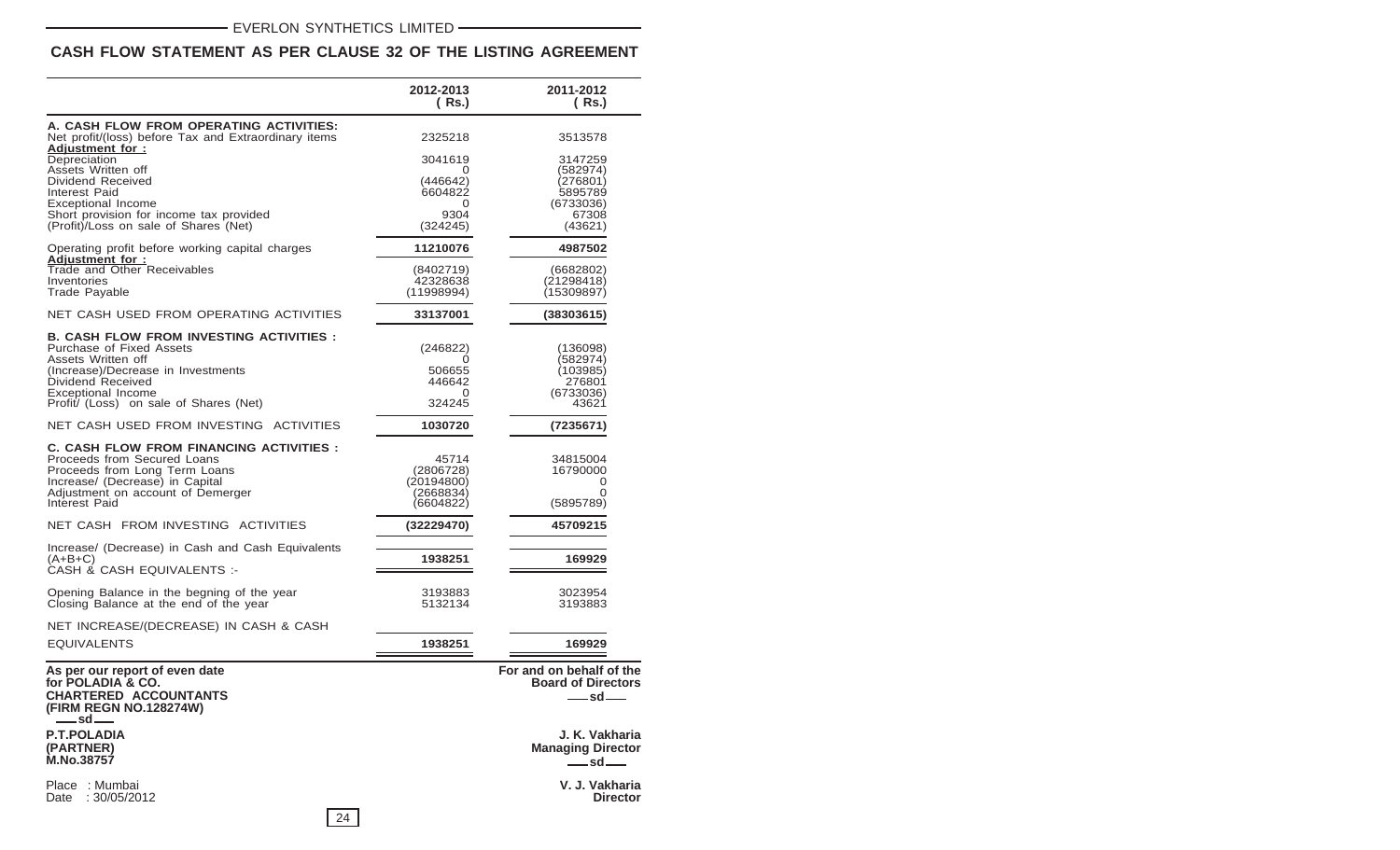# **ACCOUNTING YEAR ENDED 31ST MARCH 2013 NOTES ON FINANCIAL STATEMENTS FOR THE YEAR ENDED 31ST MARCH, 2013**

| <b>NOTE - 1 SHARE CAPITAL</b>                                                                                                                                  | <b>Current Year Ended</b><br>31st March, 2013 | (Rupees)<br><b>Previous Year Ended</b><br>31st March, 2012 |
|----------------------------------------------------------------------------------------------------------------------------------------------------------------|-----------------------------------------------|------------------------------------------------------------|
| Authorised<br>6,00,00,000 Equity Shares of Rs.1/- each<br>(Previous year 60,00,000 equity shares<br>of $Rs.10/-$ each)                                         | 60000000                                      | 60000000                                                   |
|                                                                                                                                                                | 60000000                                      | 60000000                                                   |
| <b>ISSUED</b><br>3,03,04,600 Equity Shares of Rs.1/- each<br>(Previous year 50,50,800 Equity Shares<br>of $Rs.10/-$ each                                       | 30304600                                      | 50508000                                                   |
|                                                                                                                                                                | 30304600                                      | 50508000                                                   |
| SUBSCRIBED AND PAID UP<br>3,02,73,600 Equity Shares of Rs.1/- each<br>fully paid up (Previous year<br>50,45,600 equity shares of<br>Rs.10/- each fully paid up | 30273600                                      | 50456000                                                   |
| Add: Paid up value of Shares<br>Forfeited 31200 Equity Shares of Rs.1/-each<br>(previous year 5200 Equity Shares of Rs.10/-each)                               | 18600                                         | 31000                                                      |
| TOTAL                                                                                                                                                          | 30292200                                      | 50487000                                                   |

# **a) Rights and Restrictions of the Equity Shares holders**

Following are the rights attached to 30273600 equity shares;

( I ) Rights to receive dividend as may be approved by the Board/Annual General Meeting

(II) Rights to attend the Annual General Meeting of the Company and right to vote Apart from the above, the Equity shares rank pari passu and are subject to the rights, preference and restrictions under the companies Act.

- b) There are Nil number of shares (Previous year Nil) in respect of each class in the company heldby its holding company or its ultimate holding company including shares held by or subsidiary or assoicates of the holding company or the ultimate holding company in aggregate
- c) Shares in the company held by each shareholders holding more than 5% shares

| Name of the Shareholder  | No of Shares held | Percentage (%) |
|--------------------------|-------------------|----------------|
| Jitendra K.Vakharia -HUF | 4513188           | 14.91          |
| Jitendra K.Vakharia      | 3036000           | 10.03          |
| Prachi J.Vakharia        | 2352006           | 7 77           |
| Varsha J.Vakharia        | 1639920           | 5.42           |

- d) There are Nil number of shares (Previous year Nil) reserved for issue under option and contracts/ commitment for the sale of shares/disinvestment including the terms and amounts.
- e) For the period of five years immediately preceding the date as at which the balance sheet is prepared.

| <b>Particulars</b>                                                                                                                     | No of Shares |
|----------------------------------------------------------------------------------------------------------------------------------------|--------------|
| Aggregate number and class of shares allotted as fully paid up<br>pursuant to contract(s) without payment being being received in cash | Nil          |
| Aggregate number and class of shares allotted as fully paid up<br>by way of bonus shares.                                              | Nil          |
| Aggregate number and class of shares brought back.                                                                                     | Nil          |

f) There are no securities (Previous year no) convertible into Equity/Preferential Shares.

- g) There are no calls unpaid (Previous year no) including calls unpaid by Directors and Officer as on balance sheet date.
- h) There is change in number of shares outstanding at the end of the financial year on account of Scheme of Arrangement of Company as per Hon'ble Bombay High Court order dated 14/09/2012

# As at 31/03/2013 As at 31/03/2012

| Number of Equity Shares outstanding at the beginning<br>of the year of the face value of Rs.10/- each                               | 5045600  | 5045600 |
|-------------------------------------------------------------------------------------------------------------------------------------|----------|---------|
| As per Scheme of Arrangement, (the face value of<br>number of equity shares has been changed from Rs.10/-<br>to $Rs.1/-$ per share) | 50456000 |         |
| Less: As per Scheme of Arrangement, the paid up<br>share capital is reduced by 40%                                                  | 20182400 |         |
| Number of Equity shares of Rs.1/- face value outstanding at<br>the end of the year                                                  | 30273600 | 5045600 |

In respect of 5200 equity share of Rs.10/- each, paid up amount Rs.31000/- which are lying in share forfeited account has been reduced to 31200 equity shares of Rs.1/- each, paid up amount Rs.18,600/- on the line of the above Scheme of Arrangement.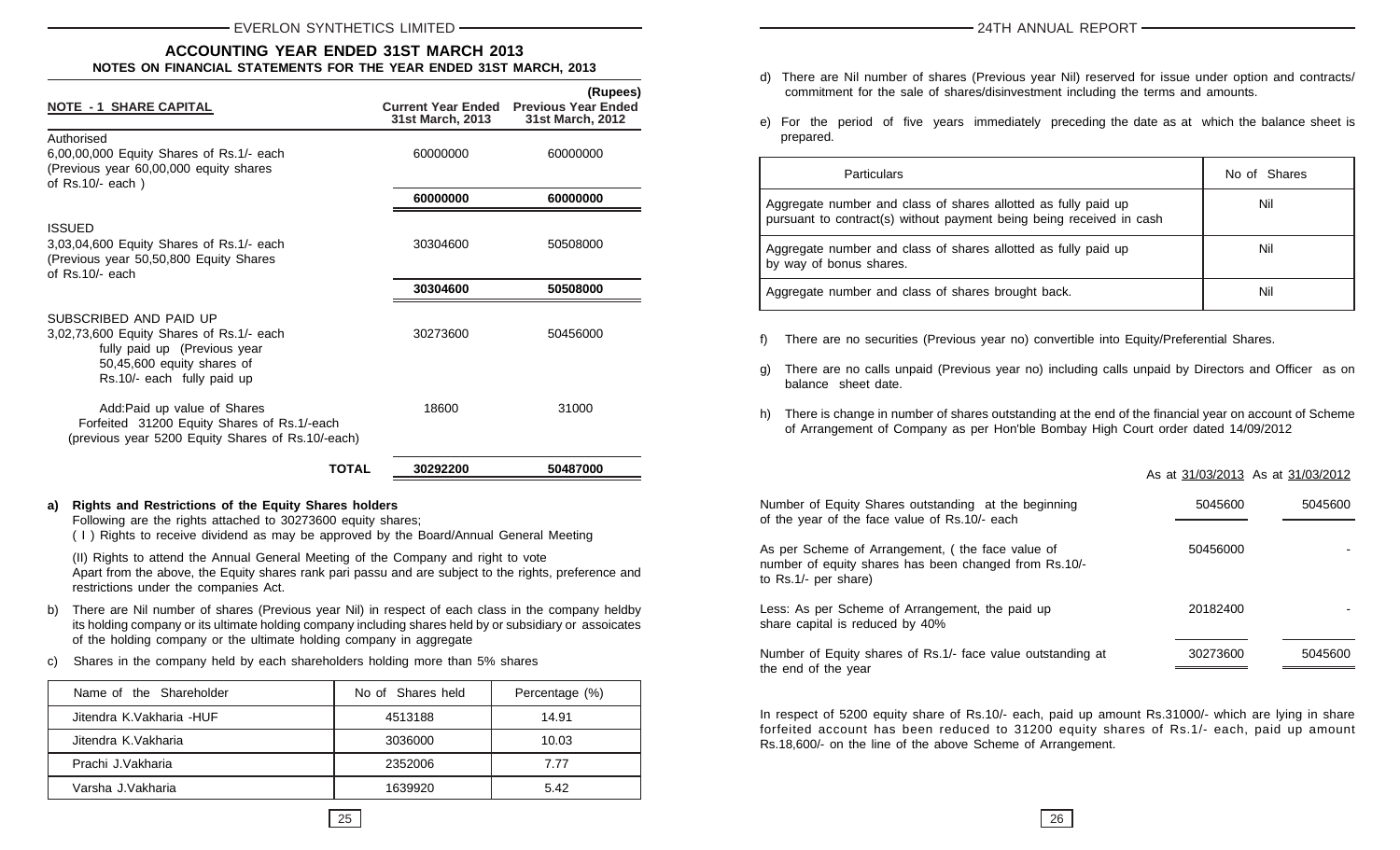# **NOTES ON FINANCIAL STATEMENTS FOR THE YEAR ENDED 31ST MARCH, 2013**

# **NOTE 2 - Reserve & Surplus**

|                                                       |                           | (Rupees)                   |
|-------------------------------------------------------|---------------------------|----------------------------|
| <b>Particulars</b>                                    | <b>Current Year Ended</b> | <b>Previous Year Ended</b> |
|                                                       | 31.03.2013                | 31.03.2012                 |
|                                                       |                           |                            |
| <b>Capital Reserve</b><br>a)                          |                           |                            |
| As per Last Balance Sheet                             | 18877449                  | 18877449                   |
| Less: Adjustment on account of Scheme of Arrangement  | 18877449                  | 0                          |
|                                                       |                           | 18877449<br>$\Omega$       |
| <b>Capital Redemption Reserve</b><br>b)               |                           |                            |
| <b>Securities Premium Reserve</b><br>C)               |                           |                            |
| Debenture Redemption Reserve<br>d)                    |                           |                            |
| <b>Revaluation Reserve</b><br>e)                      |                           |                            |
| f)<br>Share Option Outstanding Account                |                           |                            |
| <b>Other Reserves</b><br>g)                           |                           |                            |
| <b>General Reserve</b>                                |                           |                            |
| As per Last Balance Sheet                             |                           |                            |
|                                                       |                           | 18877449                   |
| Less: Transfer from Profit and Loss Account           |                           | L,                         |
| <b>Balance</b>                                        |                           | $\Omega$<br>18877449       |
| h)<br>Surplus                                         |                           |                            |
| As per Last Balance Sheet                             | (26577970)                | (34757276)                 |
| Add: Adjustment on account of Scheme of Arrangement   | 11551947                  | 0                          |
| Add:- Surplus for the current year                    | 1868563                   | 8246614                    |
| Less:- Short Provision of the previous years provided | (9304)                    | (67308)                    |
|                                                       | (13166764)                | (26577970)                 |
| Less: Transferred to General Reserve                  |                           |                            |
| <b>Proposed Dividend</b>                              |                           |                            |
| Tax on Dividend                                       |                           |                            |
| <b>Balance</b>                                        | (13166764)                | (26577970)                 |
| Gross Total (g+h)                                     | (13166764)                | (7700521)                  |

i) There is no reserve specifically represented by earmarked investments which can be termed as fund.

# **NOTE 3 - Long Term Borrowings**

|                            | <b>Particulars</b>                                                                                                                                                                                                                                                                              |              | <b>Current Year Ended</b><br>31.03.2013 | (Rupees)<br><b>Previous Year Ended</b><br>31.03.2012 |
|----------------------------|-------------------------------------------------------------------------------------------------------------------------------------------------------------------------------------------------------------------------------------------------------------------------------------------------|--------------|-----------------------------------------|------------------------------------------------------|
| a)<br>b)<br>C)<br>d)<br>e) | Bonds / Debentures<br>Term loan from Bank (Secured)<br>Secured by hypothecation of Machinery<br>Deferred payments Liabilities<br>Deposits<br>Loans and Advances from related parties (Unsecured)                                                                                                |              | 600000                                  | 3109456                                              |
| f)<br>$\mathsf{q}$ )       | i) Loan recd from Companies<br>Long term maturities of finance lease obligations<br>Other Ioans & Advances                                                                                                                                                                                      |              | 38793272                                | 42200000                                             |
|                            |                                                                                                                                                                                                                                                                                                 | <b>TOTAL</b> | 39393272                                | 45309456                                             |
|                            | <b>NOTE 4 - Other Long-Term Liabilities</b>                                                                                                                                                                                                                                                     |              |                                         |                                                      |
|                            | <b>Particulars</b>                                                                                                                                                                                                                                                                              |              | <b>Current Year Ended</b><br>31.03.2013 | (Rupees)<br><b>Previous Year Ended</b><br>31.03.2012 |
| a)<br>b)                   | Trade payables<br><b>Others</b>                                                                                                                                                                                                                                                                 |              | 4332886                                 | 4449007                                              |
|                            |                                                                                                                                                                                                                                                                                                 | <b>TOTAL</b> | 4332886                                 | 4449007                                              |
|                            | <b>NOTE 5 - Long-Term Provisions</b>                                                                                                                                                                                                                                                            |              |                                         |                                                      |
|                            | <b>Particulars</b>                                                                                                                                                                                                                                                                              |              | <b>Current Year Ended</b><br>31.03.2013 | (Rupees)<br><b>Previous Year Ended</b><br>31.03.2012 |
| a)<br>b)                   | Provisions for employees benefits (Gratuity)<br>Others (Provision for Taxation)                                                                                                                                                                                                                 |              | 946904<br>2000000                       | 850258<br>1300000                                    |
|                            |                                                                                                                                                                                                                                                                                                 | <b>TOTAL</b> | 2946904                                 | 2150258                                              |
|                            | <b>NOTE 6 - Short Term Borrowings</b>                                                                                                                                                                                                                                                           |              |                                         |                                                      |
|                            | <b>Particulars</b>                                                                                                                                                                                                                                                                              |              | <b>Current Year Ended</b><br>31.03.2013 | (Rupees)<br><b>Previous Year Ended</b><br>31.03.2013 |
|                            |                                                                                                                                                                                                                                                                                                 |              |                                         |                                                      |
|                            | Secured Repayable on demand from Banks<br>Overdraft from Bank (Secured)<br>(Secured by way of hypothecation of Stock, Book Debts<br>& further secured by mortgage of factory land & bldg<br>situated at Survey No.265/7/1 of Village Dadra in the<br>Union Territtory of Dadra, Nagar & Haveli) |              | 31744373                                | 29373456                                             |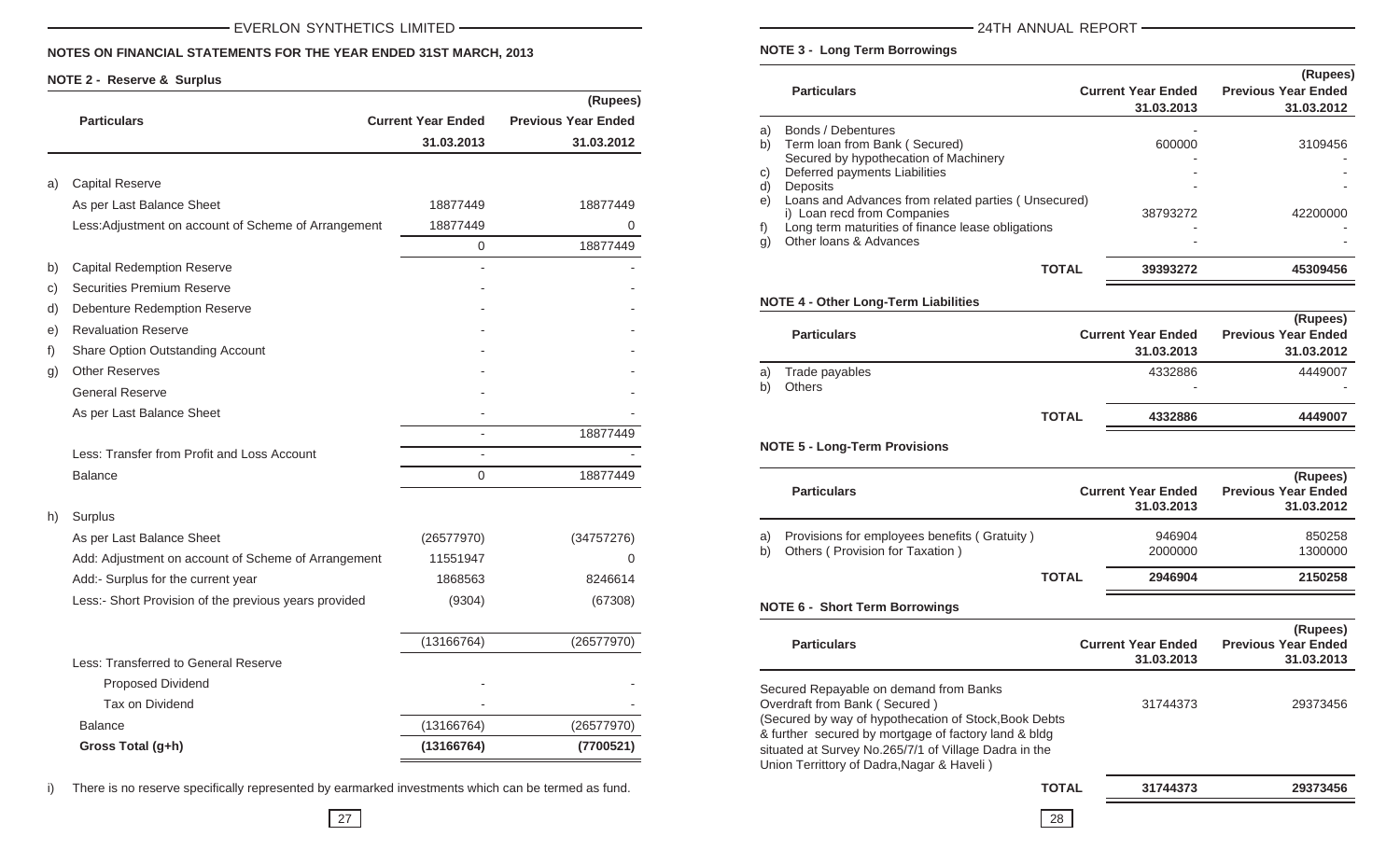# EVERLON SYNTHETICS LIMITED 24TH ANNUAL REPORT

# **NOTE 7 - Trade Payables**

|                 | <b>Particulars</b>                                                                                             |              | <b>Current Year Ended</b><br>31.03.2013 | (Rupees)<br><b>Previous Year Ended</b><br>31.03.2012 |
|-----------------|----------------------------------------------------------------------------------------------------------------|--------------|-----------------------------------------|------------------------------------------------------|
| a)<br>b)        | Due to Micro, Small & Medium Enterprises<br><b>Others</b>                                                      |              | 4168708                                 | 8272185                                              |
|                 |                                                                                                                | <b>TOTAL</b> | 4168708                                 | 8272185                                              |
|                 | <b>NOTE 8 - Other Current Liabilities</b>                                                                      |              |                                         |                                                      |
|                 | <b>Particulars</b>                                                                                             |              | <b>Current Year Ended</b><br>31.03.2013 | (Rupees)<br><b>Previous Year Ended</b><br>31.03.2012 |
| a)              | Current Maturities of longterm debts (Term Loan)                                                               |              | 2516345                                 | 2332091                                              |
| b)              | Current Maturities of finance lease obligations                                                                |              |                                         |                                                      |
| C)              | Interest accrued but not due on borrowings                                                                     |              | 94498                                   | 1365320                                              |
| d)<br>e)        | Interest accrued and due on borrowings<br>Income received in advance                                           |              |                                         |                                                      |
| f)              | <b>Unpaid Dividends</b>                                                                                        |              |                                         |                                                      |
| g)              | Application Money received from allotment of<br>securities and due for refund and interest accrued<br>thereon. |              |                                         |                                                      |
| h)              | Unpaid matured deposits and interest accrued thereon                                                           |              |                                         |                                                      |
| $\vert$ )<br>j) | Unpaid matured debentures and interest accrued thereon<br>Other payables                                       |              |                                         |                                                      |
|                 | Creditors for Expenses / Assets                                                                                |              |                                         |                                                      |
|                 | <b>Other Liabilities</b>                                                                                       |              |                                         |                                                      |
|                 | <b>Statutory Liability</b>                                                                                     |              | 31346                                   | 54611                                                |
|                 | Advance received from Customers & others                                                                       |              | 800234                                  | 800259                                               |
|                 |                                                                                                                | <b>TOTAL</b> | 3442423                                 | 4552281                                              |
|                 | <b>NOTE 9- Short-term Provisions</b>                                                                           |              |                                         |                                                      |
|                 |                                                                                                                |              |                                         | (Rupees)                                             |
|                 | <b>Particulars</b>                                                                                             |              | <b>Current Year Ended</b>               | <b>Previous Year Ended</b>                           |
|                 |                                                                                                                |              | 31.03.2013                              | 31.03.2012                                           |
| a)<br>b)        | Provision for employees benefit<br>Others                                                                      |              |                                         |                                                      |
|                 | Provision for Tax                                                                                              |              | 450000                                  | 2000000                                              |

|                                       | Ĵ          |          | -GROSS BLOCK- | ↑        |            | -DEPRECIATION- |                        | ↑        | <- NET BLOCK | $\mathord{\uparrow}$ |
|---------------------------------------|------------|----------|---------------|----------|------------|----------------|------------------------|----------|--------------|----------------------|
|                                       |            |          |               |          |            |                |                        |          |              |                      |
| Description                           | As at      | Addition | Deduc.        | As at    | As at      | $\overline{p}$ | Dedu./                 | As at    | As at        | As at                |
|                                       | 01.04.2012 |          |               | 31.03.13 | 01.04.2012 | the year       | written<br><b>Back</b> | 31.03.13 | 31.03.13     | 31.03.12             |
| Tangible Assets                       |            |          |               |          |            |                |                        |          |              |                      |
| Land at Dadra                         | 2078580    | $\circ$  | 0             | 2078580  | $\circ$    | $\circ$        | 0                      | $\circ$  | 2078580      | 2078580              |
| Factory Building                      | 15167518   | 104970   | 0             | 5272488  | 9344464    | 589815         | 0                      | 9934279  | 5338209      | 5823054              |
| Plant & Machinery                     | 41381996   | 141852   | 0             | 41523848 | 6906023    | 2188715        | 0                      | 9094738  | 32429110     | 34475973             |
| Electric Fittings                     | 4226305    | $\circ$  | 0             | 4226305  | 2665123    | 156119         | 0                      | 2821242  | 1405063      | 1561182              |
| Computers                             | 557725     | $\circ$  | 0             | 557725   | 536397     | 12797          | 0                      | 549194   | 8531         | 21328                |
| Office equipments                     | 62326      | $\circ$  | 0             | 62326    | 42125      | 3031           | 0                      | 45156    | 17170        | 20201                |
| Furniture & Fixtures                  | 445229     | $\circ$  | 0             | 445229   | 223347     | 22189          | 0                      | 245536   | 199693       | 221882               |
| Vehicle                               | 697723     | $\circ$  | $\circ$       | 697723   | 240619     | 68566          | 0                      | 309185   | 388538       | 457104               |
| Testing Equipments                    | 170710     | $\circ$  | $\circ$       | 170710   | 168131     | 387            | $\circ$                | 168518   | 2192         | 2579                 |
| $\widehat{a}$<br>Total Tangile Assets | 64788112   | 246822   | $\circ$       | 65034934 | 20126229   | 3041619        | $\circ$                | 23167848 | 41867086     | 44661883             |
| Intangible Assets                     |            |          |               |          |            |                |                        |          |              |                      |
| <b>Brand Development</b>              | ×,         | ×,       |               | ı        | ı          | $\mathbf{I}$   |                        |          |              | ı                    |
| Total intangile Assets (b)            |            | ٠        |               | ı        | f.         | I.             |                        |          |              |                      |
| Total (a+b)                           | 64788112   | 246822   | ٠             | 65034934 | 20126229   | 3041619        | ٠                      | 23167848 | 41867086     | 44661883             |
| Previous Period                       | 71269321   | 140466   | 6621675       | 64788112 | 30329313   |                | 3147259 13350343       | 20126231 | 44661883     | 40940008             |
|                                       |            |          |               |          |            |                |                        |          |              |                      |

 **TOTAL 450000 2000000**

**EVERLON SYNTHETICS LIMITED**

ACCOUNTING YEAR ENDED : 31ST MARCH, 2013.

EVERLON SYNTHETICS LIMITED<br>ACCOUNTING YEAR ENDED: 31ST MARCH, 2013.

**NOTE - 10 FIXED ASSETS:**

**NOTE - 10<br>FIXED ASSETS:**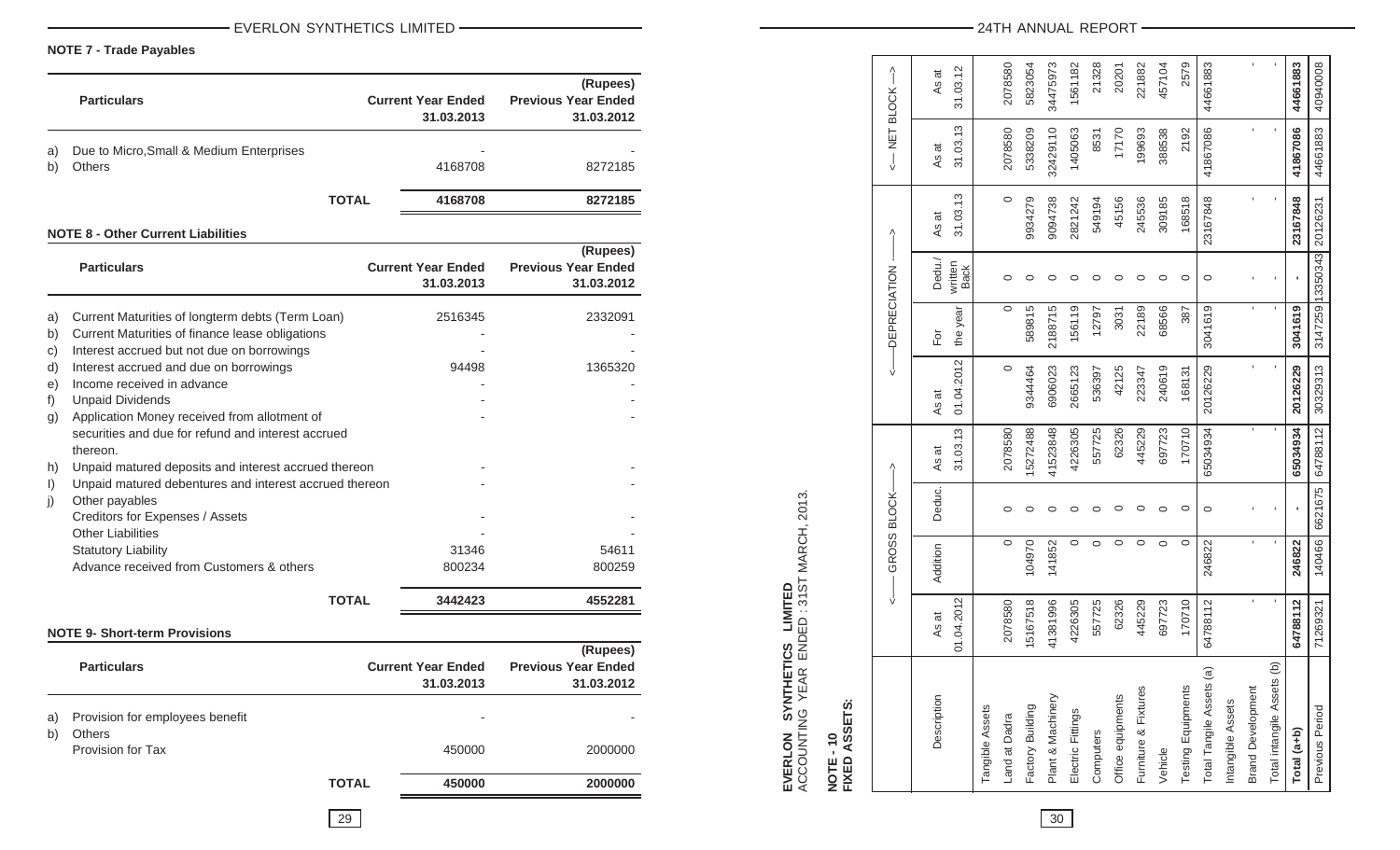# **ACCOUNTING YEAR ENDED 31ST MARCH 2013.** EVERLON SYNTHETICS LIMITED **CONTRACT CONTROL** CONTRACT CONTRACT CONTRACT CONTRACT CONTRACT CONTRACT CONTRACT CONT

|                                                                                                                                                                                                                                           |                        |                                          |                                   |                               | (Rupees)                           |                                       |
|-------------------------------------------------------------------------------------------------------------------------------------------------------------------------------------------------------------------------------------------|------------------------|------------------------------------------|-----------------------------------|-------------------------------|------------------------------------|---------------------------------------|
| NOTES FORMING PART OF BALANCE SHEET                                                                                                                                                                                                       | No.of<br><b>Shares</b> |                                          | <b>Current Year</b><br>31.03.2013 | No.of<br><b>Shares</b>        |                                    | <b>Previous</b><br>Year<br>31.03.2012 |
| <b>NOTE 11: NON CURRENT INVESTMENTS</b><br>1) Trade Investments (UNQUOTED)<br>Janata Sahakari Bank Ltd.Pune<br>2) Other Investments<br>a) Investment in Property.<br>b) Investment in Equity Instruments                                  |                        |                                          |                                   | 202500                        |                                    | 202500                                |
| Vakharia Power Infrastructure Ltd ( UNQUOTED )<br>(50000 Equity Shares of Rs.10/- each)                                                                                                                                                   |                        |                                          |                                   |                               |                                    | 500000                                |
| BUBNA MAJOR BIOTECH LTD.<br>MIDEAST INT. STEELS LTD.<br>SANGHI POLYESTER LTD.<br>YULE FINANCE & LEASING LTD.<br>Provision for diminution in value of shares                                                                               | 3900<br>4000<br>2700   | 39000<br>80000<br>13200 1115400<br>27000 | 1261400<br>1463900<br>(1245065)   | 3900<br>4000<br>13200<br>2700 | 39000<br>80000<br>1115400<br>27000 | 1261400<br>1963900<br>(1238410)       |
| c) Investment in Preference Shares<br>d) Investment in Government or Trust Securities<br>e) Investment in Debenture or Bonds<br>Investment in Mutual Funds<br>f<br>g) Investment in Partnership Firms<br>h) Other non-current investments | <b>TOTAL</b>           |                                          | 218835                            |                               |                                    | 725490                                |
| <b>Total Cost of Quoted Investment</b><br><b>Total Cost of Unquoted Investment</b><br>Market Value of Quoted Investment                                                                                                                   |                        |                                          | 1261400<br>202500<br>16335        |                               |                                    | 1261400<br>702500<br>22990            |

# **NOTE 12 - Long Term Loans and Advances**

|    | <b>Particulars</b>                  |       | <b>Current Year Ended</b><br>31.03.2013 | (Rupees)<br><b>Previous Year Ended</b><br>31.03.2012 |
|----|-------------------------------------|-------|-----------------------------------------|------------------------------------------------------|
| a) | Capital Advances                    |       |                                         |                                                      |
| b) | <b>Security Deposits</b>            |       | 194799                                  | 194799                                               |
| C) | Loans & Advances to related parties |       |                                         |                                                      |
| d) | Other Loans & Advances              |       | 6934605                                 | 8076584                                              |
|    |                                     | TOTAL | 7129404                                 | 8271383                                              |

<u> Andreas Andrew American American Andrew American American Andrew American American American American American </u>

# **NOTE 13- Other non-current assets**

|    | <b>Particulars</b>                                                                    | <b>Current Year Ended</b><br>31.03.2013 | (Rupees)<br><b>Previous Year Ended</b><br>31.03.2012 |
|----|---------------------------------------------------------------------------------------|-----------------------------------------|------------------------------------------------------|
| a) | Long term Trade receivables<br>(Including trade receivables on deferred credit terms) | 3187522                                 | 3122278                                              |
| b) | <b>Others</b>                                                                         | 4315058                                 | 3691550                                              |
|    | <b>TOTAL</b>                                                                          | 7502580                                 | 6813828                                              |

# **NOTE 14 - Inventories**

|    | <b>Particulars</b>                  |              | <b>Current Year Ended</b><br>31.03.2013 | (Rupees)<br><b>Previous Year Ended</b><br>31.03.2012 |
|----|-------------------------------------|--------------|-----------------------------------------|------------------------------------------------------|
| a) | Raw Material                        |              | 926974                                  | 5031850                                              |
| b) | Stock in Process (Work in Progress) |              | 3829781                                 | 2440461                                              |
| C) | <b>Stock of Finished Goods</b>      |              | 781474                                  | 12536950                                             |
| d) | Stock in trade (Shares)             |              |                                         | 27892701                                             |
| e) | Stock of Stores & Spares            |              | 989489                                  | 954394                                               |
| f) | Loose Tools                         |              |                                         |                                                      |
| g) | Others (Stock of Scrap)             |              |                                         |                                                      |
|    |                                     | <b>TOTAL</b> | 6527718                                 | 48856356                                             |

(Stock-in-trade as per Inventories taken Valued & Certified by the Management)

# **NOTE 15 - Trade Receivables**

|                            |                            | <b>Particulars</b>                                                                                        | <b>Current Year Ended</b><br>31.03.2013 | (Rupees)<br><b>Previous Year Ended</b><br>31.03.2012 |
|----------------------------|----------------------------|-----------------------------------------------------------------------------------------------------------|-----------------------------------------|------------------------------------------------------|
| 1261400<br>202500<br>16335 | 1261400<br>702500<br>22990 | (Unsecured, considered good)<br>Debts outstanding for a period exceeding six Months<br><b>Other Debts</b> | 5167392<br>25604619                     | 4338545<br>21608396                                  |
|                            |                            | <b>TOTAL</b>                                                                                              | 30772011                                | 25946941                                             |
| $\overline{31}$            |                            | 32                                                                                                        |                                         |                                                      |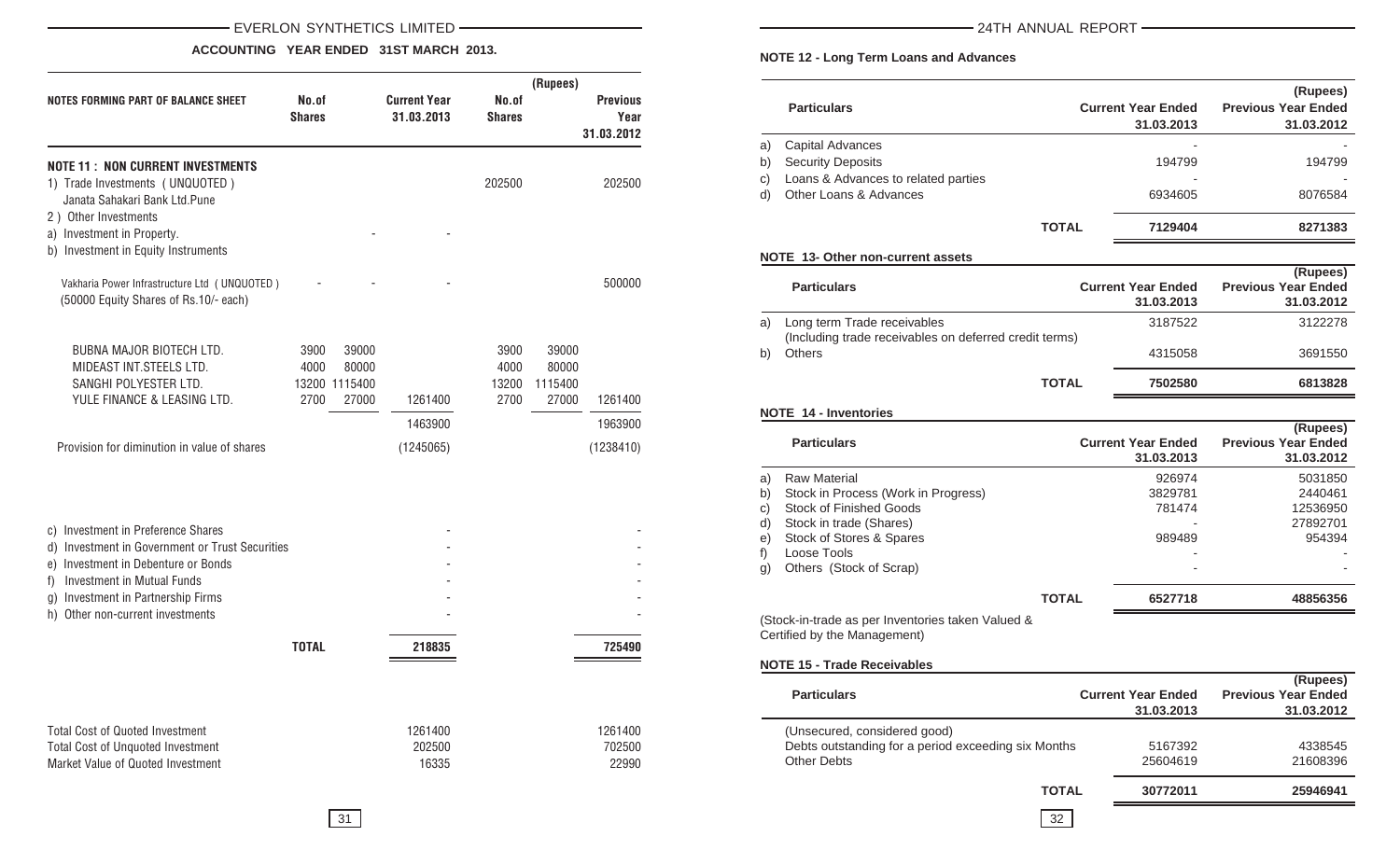# EVERLON SYNTHETICS LIMITED **CONTRACT CONTROL**

| NOTE 16 - Cash & Cash Equivalents               |              |                           |                                        |
|-------------------------------------------------|--------------|---------------------------|----------------------------------------|
| <b>Particulars</b>                              |              | <b>Current Year Ended</b> | (Rupees)<br><b>Previous Year Ended</b> |
|                                                 |              | 31.03.2013                | 31.03.2012                             |
| <b>Balances with Banks</b><br>a)                |              |                           |                                        |
| In Current Accounts<br>i)                       |              | 1220937                   | 149956                                 |
| ii) In Unpaid Dividend Account                  |              |                           |                                        |
| iii) In Fixed Deposits                          |              | 2760000                   | 2778257                                |
| Cheques and drafts on hand<br>b)                |              |                           |                                        |
| Cash-on-hand<br>C)                              |              | 1151197                   | 265670                                 |
| <b>Others</b><br>d)                             |              |                           |                                        |
|                                                 | <b>TOTAL</b> | 5132134                   | 3193883                                |
| NOTE 17 - Short term Loan & Advances            |              |                           |                                        |
|                                                 |              |                           | (Rupees)                               |
| <b>Particulars</b>                              |              | <b>Current Year Ended</b> | <b>Previous Year Ended</b>             |
|                                                 |              | 31.03.2013                | 31.03.2012                             |
| Loans & Advances to related parties<br>a)       |              |                           |                                        |
| <b>Others</b><br>b)                             |              |                           |                                        |
| <b>Prepaid Expenses</b><br><b>Staff Advance</b> |              | 54776<br>353742           | 29758<br>347475                        |
| Advances for expenses                           |              |                           |                                        |
|                                                 |              |                           |                                        |
|                                                 | <b>TOTAL</b> | 408518                    | 377233                                 |
| <b>NOTE 18- Other current assets</b>            |              |                           |                                        |
|                                                 |              |                           | (Rupees)                               |
| <b>Particulars</b>                              |              | <b>Current Year Ended</b> | <b>Previous Year Ended</b>             |
|                                                 |              | 31.03.2013                | 31.03.2012                             |
| Interest Accrued on FDR                         |              | 42272                     | 46125                                  |
| Trade Payable (Debit Balance)                   |              | 4003444                   |                                        |
|                                                 | <b>TOTAL</b> | 4045716                   | 46125                                  |
| <b>NOTE 19 - Revenue from Operations</b>        |              |                           |                                        |
|                                                 |              |                           | (Rupees)                               |

| <b>Previous Year Ended</b> |
|----------------------------|
| 31.03.2012                 |
| 426031453                  |
|                            |
|                            |
| 426031453                  |
|                            |
| 426031453                  |
|                            |

# **NOTE 20 - Other Income**

|    |                                |              |                           | (Rupees)                   |
|----|--------------------------------|--------------|---------------------------|----------------------------|
|    | <b>Particulars</b>             |              | <b>Current Year Ended</b> | <b>Previous Year Ended</b> |
|    |                                |              | 31.03.2013                | 31.03.2012                 |
| a) | Interest Income                |              | 236820                    | 214648                     |
| b) | Dividend Income                |              |                           | 276801                     |
| C) | Net gain on sale of Investment |              |                           | 43621                      |
| d) | Other non Opertaing Income     |              | 255975                    | 200033                     |
|    |                                | <b>TOTAL</b> | 492795                    | 735103                     |

# **NOTE 21 - Cost of Materials Consumed**

| <b>Particulars</b>                   |              | <b>Current Year Ended</b><br>31.03.2013 | (Rupees)<br><b>Previous Year Ended</b><br>31.03.2012 |
|--------------------------------------|--------------|-----------------------------------------|------------------------------------------------------|
| Raw Materials Consumed               |              |                                         |                                                      |
| <b>Opening Stock</b>                 |              | 5031850                                 | 6247620                                              |
| Add: Purchases                       |              | 398812514                               | 357241529                                            |
|                                      |              | 403844364                               | 363489149                                            |
| Less: Closing Stock                  |              | 926974                                  | 5031850                                              |
|                                      |              | 402917390                               | 358457299                                            |
| Packing and Other Materials Consumed |              |                                         |                                                      |
| <b>Opening Stock</b>                 |              | 674876                                  | 687819                                               |
| Add: Purchases                       |              | 25030924                                | 25524857                                             |
|                                      |              | 25705800                                | 26212676                                             |
| Less: Closing Stock                  |              | 696550                                  | 674876                                               |
|                                      |              | 25009250                                | 25537800                                             |
|                                      | <b>TOTAL</b> | 427926640                               | 383995099                                            |

# **NOTE 22 - Changes in inventories of finished goods Work-In-Progress & Stock in Trade**

| <b>Particulars</b>                       |              | <b>Current Year Ended</b><br>31.03.2013 | (Rupees)<br><b>Previous Year Ended</b><br>31.03.2012 |
|------------------------------------------|--------------|-----------------------------------------|------------------------------------------------------|
| <b>Opening Stock</b>                     |              |                                         |                                                      |
| <b>Finished Goods</b><br>Work-in-process |              | 12536950<br>2440461                     | 11028101<br>4110257                                  |
|                                          |              | 14977411                                | 15138358                                             |
| Less: Closing Stock                      |              |                                         |                                                      |
| <b>Finished Goods</b>                    |              | 781474                                  | 12536950                                             |
| Work-in-process                          |              | 3829781                                 | 2440461                                              |
|                                          |              | 4611255                                 | 14977411                                             |
|                                          | <b>TOTAL</b> | 10366156                                | 160947                                               |
|                                          |              |                                         |                                                      |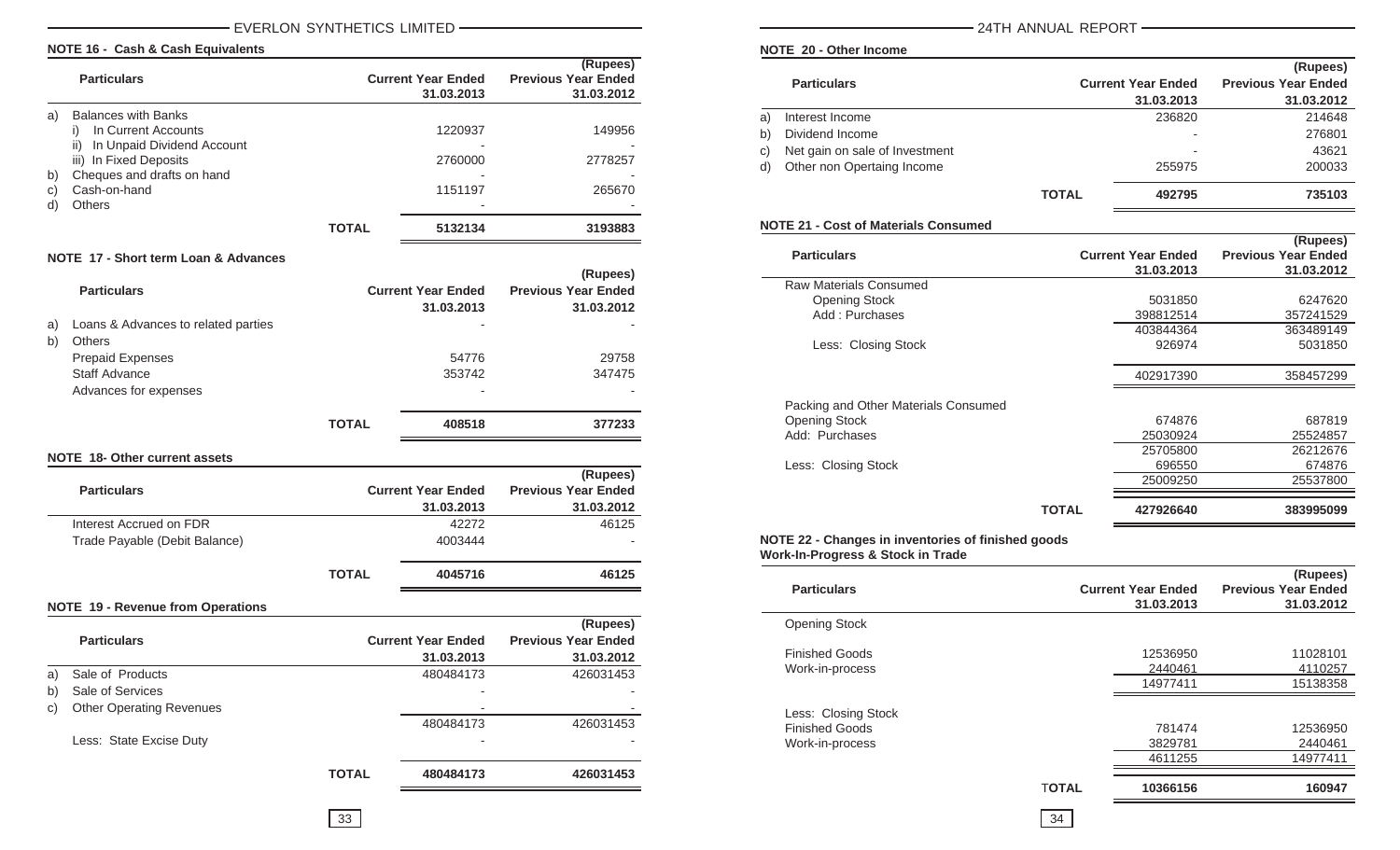| <b>Particulars</b>                                                                                             |              | <b>Current Year Ended</b><br>31.03.2013 | (Rupees)<br><b>Previous Year Ended</b><br>31.03.2012 |
|----------------------------------------------------------------------------------------------------------------|--------------|-----------------------------------------|------------------------------------------------------|
| Salaries & Wages (including Bonus)<br>Contribution to Provident Fund & Other Funds<br><b>Employees Welfare</b> |              | 2129794<br>190940                       | 2160425<br>393376                                    |
|                                                                                                                | <b>TOTAL</b> | 2320734                                 | 2553801                                              |
| <b>NOTE 24 - Finance Costs</b>                                                                                 |              |                                         |                                                      |
| <b>Particulars</b>                                                                                             |              | <b>Current Year Ended</b><br>31.03.2013 | (Rupees)<br><b>Previous Year Ended</b><br>31.03.2012 |
| Interest on Term Loan                                                                                          |              | 561297                                  | 526448                                               |
| Bank Interest on Overdraft from Bank                                                                           |              | 3546738                                 | 2954380                                              |
| Other Interest and Financial Charges                                                                           |              | 2496787                                 | 2414961                                              |
|                                                                                                                | <b>TOTAL</b> | 6604822                                 | 5895789                                              |
| <b>NOTE 25 - Other Expenses</b><br><b>Particulars</b>                                                          |              | <b>Current Year Ended</b><br>31.03.2013 | (Rupees)<br><b>Previous Year Ended</b><br>31.03.2012 |
| Repairs & Maintenance                                                                                          |              |                                         |                                                      |
| - Plant & Machinery                                                                                            |              | 2225081                                 | 2268998                                              |
| <b>Building</b>                                                                                                |              |                                         |                                                      |
| <b>Others</b>                                                                                                  |              |                                         |                                                      |
| <b>Manufacturing Expenses</b>                                                                                  |              | 2885434                                 | 2732131                                              |
| Bank charges & commission                                                                                      |              | 95325                                   | 263616                                               |
| Power & Fuel                                                                                                   |              | 19677238                                | 19308061                                             |
| Legal and Professional Charges                                                                                 |              | 1204203                                 | 724476                                               |
| Postage, Telephone and Telegram Expenses                                                                       |              | 301778                                  | 225070                                               |
| <b>Printing &amp; Stationery</b>                                                                               |              | 110547                                  | 69517                                                |
| Insurance                                                                                                      |              | 35501                                   | 120485                                               |
| Commission paid on Sale<br><b>Directors Remuneration</b>                                                       |              | 331812                                  | 354601                                               |
|                                                                                                                |              | 480000<br>12000                         | 360000<br>9000                                       |
|                                                                                                                |              |                                         |                                                      |
| <b>Director Sitting Fees</b>                                                                                   |              | 64889                                   | 64983                                                |
| Travelling & Conveyance                                                                                        |              |                                         |                                                      |
| Vehicle Expenses                                                                                               |              | 165604                                  |                                                      |
| <b>Auditor Remuneration</b>                                                                                    |              |                                         | 234353                                               |
| - Audit Fees<br>Tax Audit Fees.                                                                                |              | 65000                                   | 65000                                                |
| VAT Audit Fees.                                                                                                |              | 15000<br>7500                           | 10000<br>7500                                        |
| <b>Taxation Matters</b>                                                                                        |              | 20000                                   | 2500                                                 |

24TH ANNUAL REPORT

# **NOTE : 26**

ACCOUNTING POLICIES AND NOTES FORMING PART OF THE ACCOUNTS **01. ACCOUNTING POLICIES:**

**a) Recognition of Income and Expenditure:**

The Accounts are prepared on accrual basis.

# **b) Fixed Assets and Depreciation:**

I) Fixed Assets includes all expenditure of Capital nature and are stated at cost of Acquistion, Installation and commissioning less depreciation. Fixed Assets are stated at historical cost.

II) Depreciation on Fixed Assets other than Land & Plant and Machinery is provided as per written down value method of Income Tax Act, 1961,which is not lower than minimum rates prescribed under schedule XIV of Companies Act in case of following Assets:-

| 1. Computer                                                        | 60% |
|--------------------------------------------------------------------|-----|
| and in case of following assets, depreciation rates are lower than |     |
| minimum prescribed rates:-                                         |     |
| 2. Furniture & Fixtures                                            | 10% |
| <b>Vehicles</b><br>3.                                              | 15% |
| <b>Electrical Installation</b><br>4.                               | 10% |
| 5. Air Conditioning                                                | 15% |
| 6. Testing Equipment                                               | 15% |
| Office Equipment<br>7.                                             | 15% |

III) In case of Plant and Machinery, Coompany has provided Depreciation on Straight Line method as perschedule XIV of Companies Act,1956.

IV) No Depreciation has been provided on assets sold/discarded during the year

# **c) Investments:**

Investments are valued at cost inclusive of expenses incidental to their acquisition. Investments meant for long term are carried at cost and any diminution in value of permanent nature are provided for in accounts.

# **d) Valuation of Inventories:**

| 1) | Raw Materials, Consumable, | At Cost and other expenditure incurred<br>inclusive of excise duty to bring the<br>inventories to its present location and<br>conditions.<br>Cost is determined on FIFO basis. |
|----|----------------------------|--------------------------------------------------------------------------------------------------------------------------------------------------------------------------------|
| 2) | Work-in-progress           | At Cost of material and labour together<br>with relevant factory overheads.                                                                                                    |
| 3) | <b>Finished Goods</b>      | At Cost of material and labour together<br>with relevant factory overheads<br>(inclusive of excise duty) or net<br>realisable value whichever is lower                         |
|    |                            |                                                                                                                                                                                |

# **e) Impairment of Assets:**

If internal /external indications suggest that an asset of the company may be impaired, the recoverable amount of asset/ cash generating unit is determined on the Balance Sheet date and if it is less than its carrying amount, the carrying amount of the asset / cash generating unit is reduced to the said recoverable amount. The recoverable amount is measured as the higher of net selling price and value in use of such assets / cash generating unit, which is determined by the present value of the estimated future Cash Flows.

35 36

Miscellaneous Expenses 672367 672367 649792

 **TOTAL 28391779 27500083**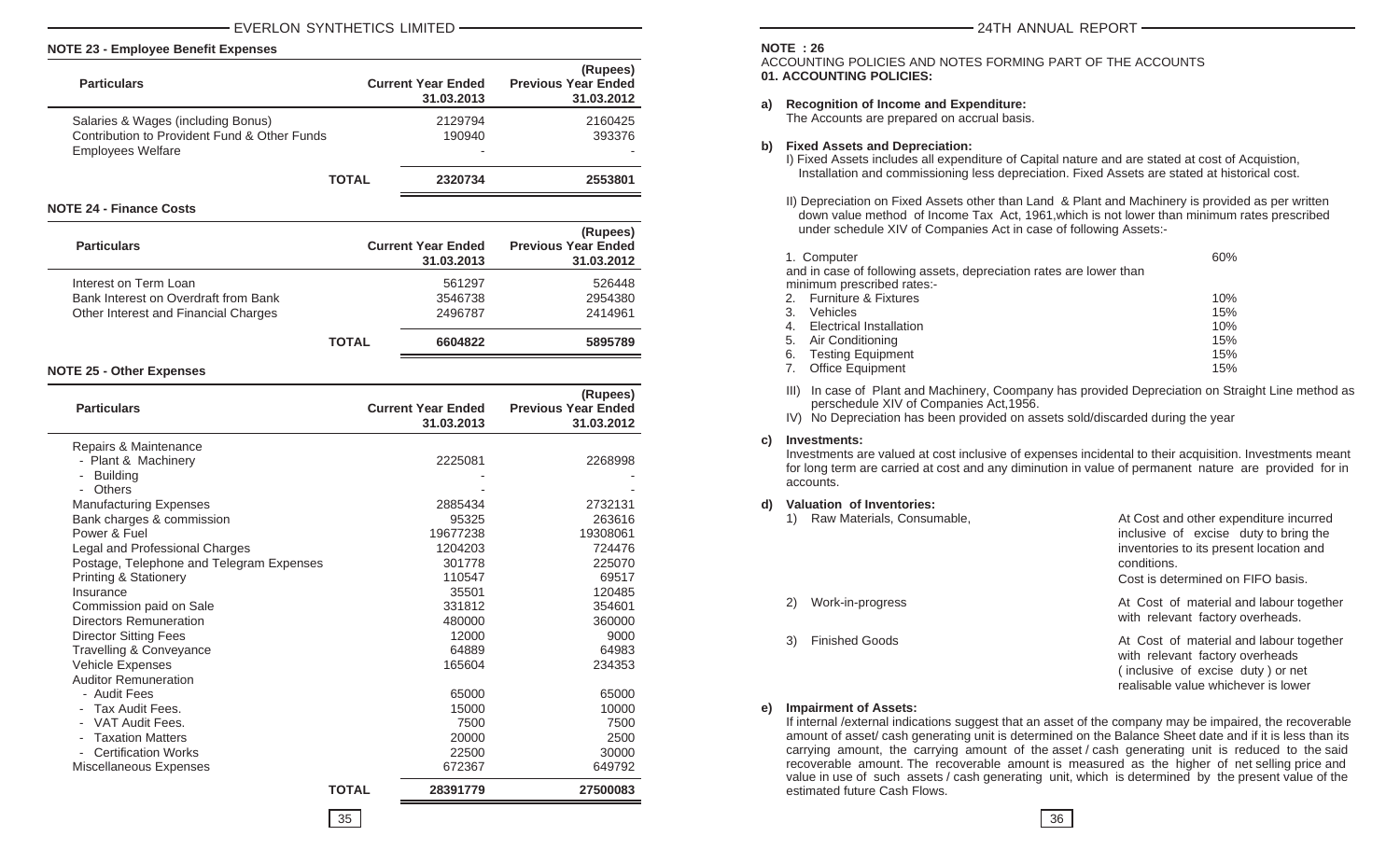# **f) Provision for Retirement Benefits:**

Provision for gratuity is made in accounts assuming that all the employee retire at the end of the year However, acturial valuation not carried out by the company.

# **g) Contingent Liabilities:**

Contingent liabilities are not provided for in the accounts and are disclosed separately in Note on Accounts

# **02. Segement Results**

During the year Company has only one reportable segment, i.e. manufacturing of Polyester Texturised & Twisted yarn. Hence separate segment report as required under accounting standard 17 is not presented.

# **03. Related Party Disclosures ( As identified by the Management)**

# 1. Related Party Relationships

| (a) Where control exists                 | Everest Yarn Agency Pvt. Ltd      |
|------------------------------------------|-----------------------------------|
|                                          | Vakharia Power Infrastructure Ltd |
| (b) 100% Subsidiary                      | Nil                               |
| (c) Key Management Personnel             | Mr. Jitendra K. Vakharia          |
|                                          | Mrs. Varsha J. Vakharia           |
| (d) Relative of Key Management Personnel | Nil                               |
| (e) Other related Parties                | Nil                               |
|                                          |                                   |

2. Transactions with Related Parties (Rs. in Lacs)

| Type of            | Description of the nature                   | Volume     | 2012-13      |            | Volume     |            | 2011-12       |
|--------------------|---------------------------------------------|------------|--------------|------------|------------|------------|---------------|
| Parties            | of the transaction                          | of Trans.  | Outstanding  |            | of Trans.  |            | Outstanding   |
|                    |                                             | 2012-13    | Receivable I | Payable    | 2011-12    | Receivable | Payable       |
| Where<br>Control   | Loans                                       | 13556042/- |              | 38639317/- | 28130000/- |            | l41750000/- l |
| Exists             | Director's Remuneration<br>and Sitting Fees | 492000/-   |              |            | 369000/-   |            |               |
| 100%<br>Subsidiary | Investment in Share<br>Capital              |            |              |            | 500000/-   |            |               |

## **04. Earning per share**

|                                                                        | Year Ended<br><b>March 2013</b> | Year Ended<br><b>March 2012</b> |
|------------------------------------------------------------------------|---------------------------------|---------------------------------|
| Profit / (Loss) attributable to the equity shareholders (Rs.in Lacs)   | 1868563                         | 8246614                         |
| Number of Equity Shares Outstanding during the year.                   | 30292200                        | 5045600                         |
| Nominal value of Equity Shares                                         | 1                               | 10                              |
| Basic/diluted earnings per share (Rs.)<br>(with exceptional Income)    | 0.06                            | 1.63                            |
| Basic/diluted earnings per share (Rs.)<br>(without exceptional Income) | 0.06                            | 1.63                            |

- 05. The Company has not recognised "Deferred Tax Assets" as required by Accounting Standard 22. Accounting for Taxes on Income" issued by Institute of Chartered Accountants of India as Company is not certain that sufficient taxable income will be available against which such "Deferred Tax Assets" can be realised.
- 06. In terms of order dated 14th September 2012, Appointed date 01/09/2011 (effective date 18th October 2012) passed by Hon'ble Bombay High Court, approving Scheme of Arrangement for demerger of investment business of the company into Vakharia Power Infrastructure Ltd., the company has effected the following :
	- a) The Company has reorganized / restructured its subscribed and paid up share capital by effecting reduction of 40% of its share capital. The subscribed and paid up share capital now stands at 3,02,73,600 equity shares of Re.1/- each.
	- b) The face value of the equity share has been changed from Rs.10/- per equity share to Re.1/equity share fully paid-up.
	- c) To give effect to the aforesaid Hon'ble Bombay High Court order, the company has passed necessary accounting entries for transfer of investment business of the company into Vakharia Power Infrastructure Ltd., as per applicable accounting standards.
	- d) Vakharia Power Infrastructure Ltd., has ceased to be subsidiary of the company w.e.f. 23/11/2012 due to allotment of equity shares by Vakharia Power Infrastructure Ltd., to the members of the company.
- 07. a) The amount shown in Trade Payable, and Discount Receivables from Sundry Creditors under various heads are subject to confirmations.
	- b) The amount shown under Trade receivable under various heads are subject to confirmation.
- 08. In the opinion of the Board, Current Assets, Loans and Advances are approximately of the same value as stated in the Balance Sheet if realised in the ordinary course of business.
- 09. Contingent Liabilities : Excise Duty claim not acknowledged as Debt Rs.4,45,40,268/- (Previous Year Rs.4,45,40,268/-)
- 10. There are no Micro, Small and Medium Enterprises, as defined in Mircro, Small, Medium Enterprises Development Act, 2006 to whom the Company owes on account of principal amount together with interest and accordingly no additional disclosures have been made.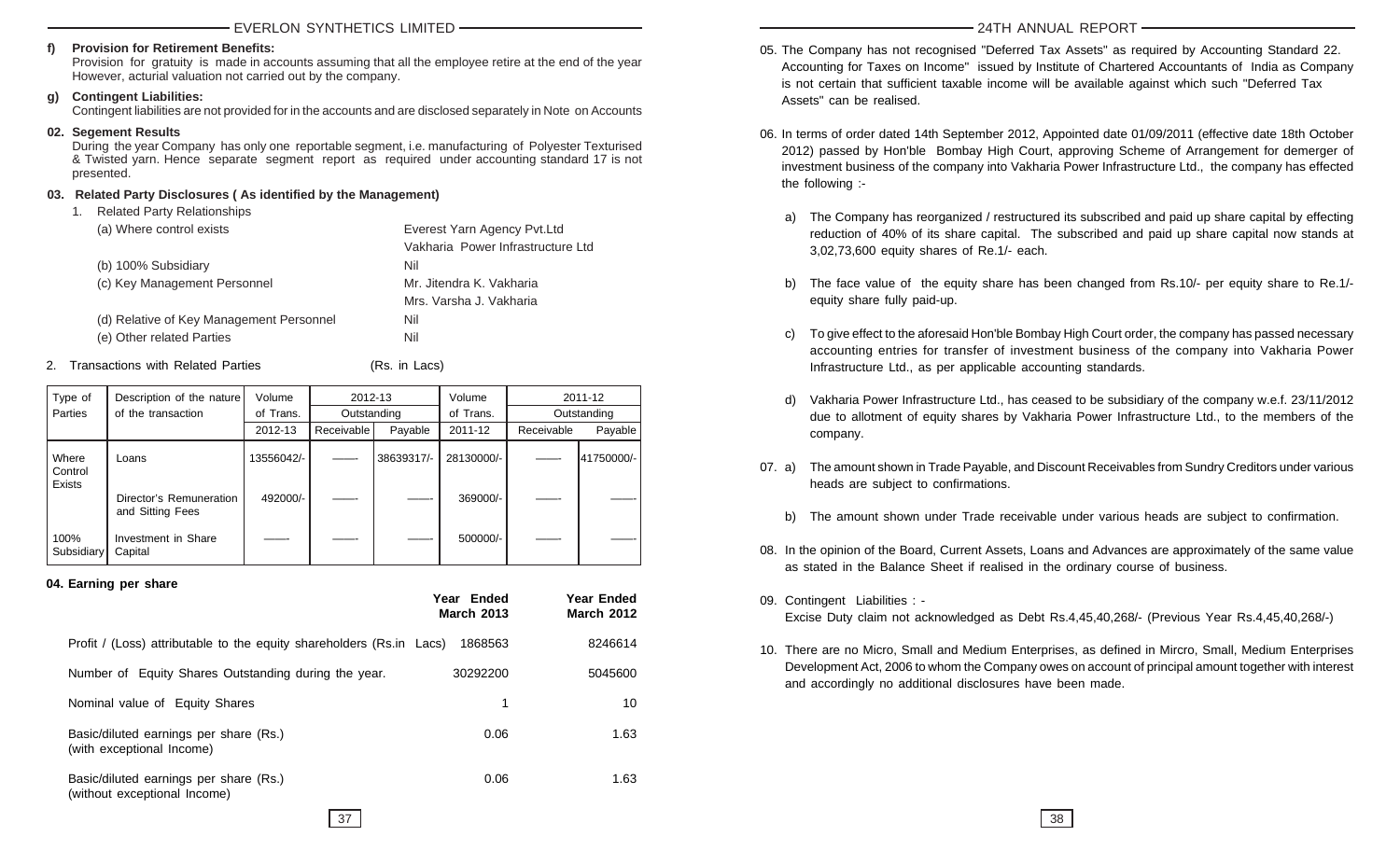# EVERLON SYNTHETICS LIMITED 24TH ANNUAL REPORT

11. The information required under paragraph 3 & 4 of part II of Schedule VI of Company's Act 1956 (As certified by the management) to the extent applicable are as under.

|      |                                                                 | 2012-2013<br>(Rupees) | 2011-2012<br>(Rupees) |
|------|-----------------------------------------------------------------|-----------------------|-----------------------|
| i)   | Value of Import on CIF Basis                                    | <b>NIL</b>            | <b>NIL</b>            |
| ii)  | F.O.B. Value of Exports                                         | <b>NIL</b>            | 78,087/-              |
| iii) | Expenditure, Earning and                                        |                       |                       |
|      | remittance in foreign Currency                                  | <b>NIL</b>            | <b>NIL</b>            |
| iv)  | Estimated amount of contracts                                   |                       |                       |
|      | remains to be executed on capital                               |                       |                       |
|      | account and not provided for<br>Value of Raw Materials consumed | <b>NIL</b>            | <b>NIL</b>            |
| V)   | a) Indigenous                                                   | 40,29,17,390/-        | 35,84,57,229/-        |
|      | b) Imported                                                     | <b>NIL</b>            | <b>NIL</b>            |
|      |                                                                 |                       |                       |
| vi)  | Break up of Repairs and Maintenance                             | 31/03/2013            | 31/03/2012            |
|      | For Plant and Machineries                                       | 1634162               | 1099826               |
|      | For Others                                                      | 590919                | 1169172               |
|      |                                                                 |                       |                       |
|      |                                                                 | 2225081               | 2268998               |
|      |                                                                 | ==========            | ==========            |
| vii) | Auditors Remuneration                                           | 31/03/2013            | 31/03/2012            |
|      | Included in Profit and Loss Account is                          |                       |                       |
|      | Made up of :                                                    |                       |                       |
|      | Audit Fees                                                      | 65000                 | 65000                 |
|      | Tax Audit Fees                                                  | 15000                 | 15000                 |
|      | <b>VAT Audit Fees</b>                                           | 7500                  | 7500                  |
|      | <b>Taxation Matters</b><br><b>Certification Work</b>            | 20000<br>22500        | 2500<br>30000         |
|      |                                                                 |                       |                       |
|      |                                                                 | 130000                | 130000                |
|      |                                                                 | -----------           | ---------             |

12. Previous year's figures have been regrouped, rearranged or recast wherever considered necessary, so as to make them comparable with current year figures.

**SIGNATORIES TO NOTES NO. 1 TO 26**

| As per our report of even date | For and on behalf of the  |  |
|--------------------------------|---------------------------|--|
| for POLADIA & CO.              | <b>Board of Directors</b> |  |
| <b>CHARTERED ACCOUNTANTS</b>   |                           |  |
| (FIRM REGN NO. 128274W)        | — sd—                     |  |
| $-$ sd $-$                     |                           |  |
| <b>P.T. POLADIA</b>            | J. K. VAKHARIA            |  |
| (PARTNER)                      | <b>MANAGING DIRECTOR</b>  |  |
| M. No. 38757                   | — sd—                     |  |
| : Mumbai<br><b>Place</b>       | V. J. VAKHARIA            |  |
| : 30/05/2012<br><b>Date</b>    | <b>DIRECTOR</b>           |  |

# **E-COMMUNICATION REGISTRATION FORM**

# To, Sharex Dynamic (India) Pvt.Ltd., Unit: Everlon Synthetics Limited Unit-1, Luthra Ind.Premises, Safed Pool, Andheri –Kurla Road, Andheri (E) **Mumbai – 400 072**.

Dear Sir,/Madam,

# **RE: Green Initiative in Corporate Governance**

I agree to receive all communication from the Company in electronic mode. Please register my e-mail id in your records for sending communication through e-mail.

| Folio No.                     |                                                                                                                                                                                                                                        |
|-------------------------------|----------------------------------------------------------------------------------------------------------------------------------------------------------------------------------------------------------------------------------------|
| DP ID                         | <u> : _________________________</u>                                                                                                                                                                                                    |
| Client ID                     |                                                                                                                                                                                                                                        |
| <b>PAN</b>                    |                                                                                                                                                                                                                                        |
| Name of 1st Registered Holder | $\ddot{\phantom{a}}$ , and the contract of the contract of the contract of the contract of the contract of the contract of the contract of the contract of the contract of the contract of the contract of the contract of the contrac |
| Name of Joint Holder(s)       |                                                                                                                                                                                                                                        |
| Registered Address            | $\mathbf{1}_{\{1,2,3,4,5\}}$ , and the set of the set of the set of the set of the set of the set of the set of the set of the set of the set of the set of the set of the set of the set of the set of the set of the set of the se   |
| E-mail ID                     | $\ddotsc$ . The contract of the contract of the contract of the contract of the contract of the contract of the contract of the contract of the contract of the contract of the contract of the contract of the contract of the        |
|                               |                                                                                                                                                                                                                                        |

## **Important Notes:**

- 1) On registration, all the communication will be sent to the e-mail ID registered in the Folio/DP ID & Client ID.
- 2) The form is also available on the website of the company www.everlon.in
- 3) Shareholders are also requested to keep company informed as and when there is any change in the e-mail address. Unless the email Id given above is changed by you by sending another communication in writing, the company will continue to send the notices/documents to you on the above mentioned e-mail ID.

 $39$  |  $40$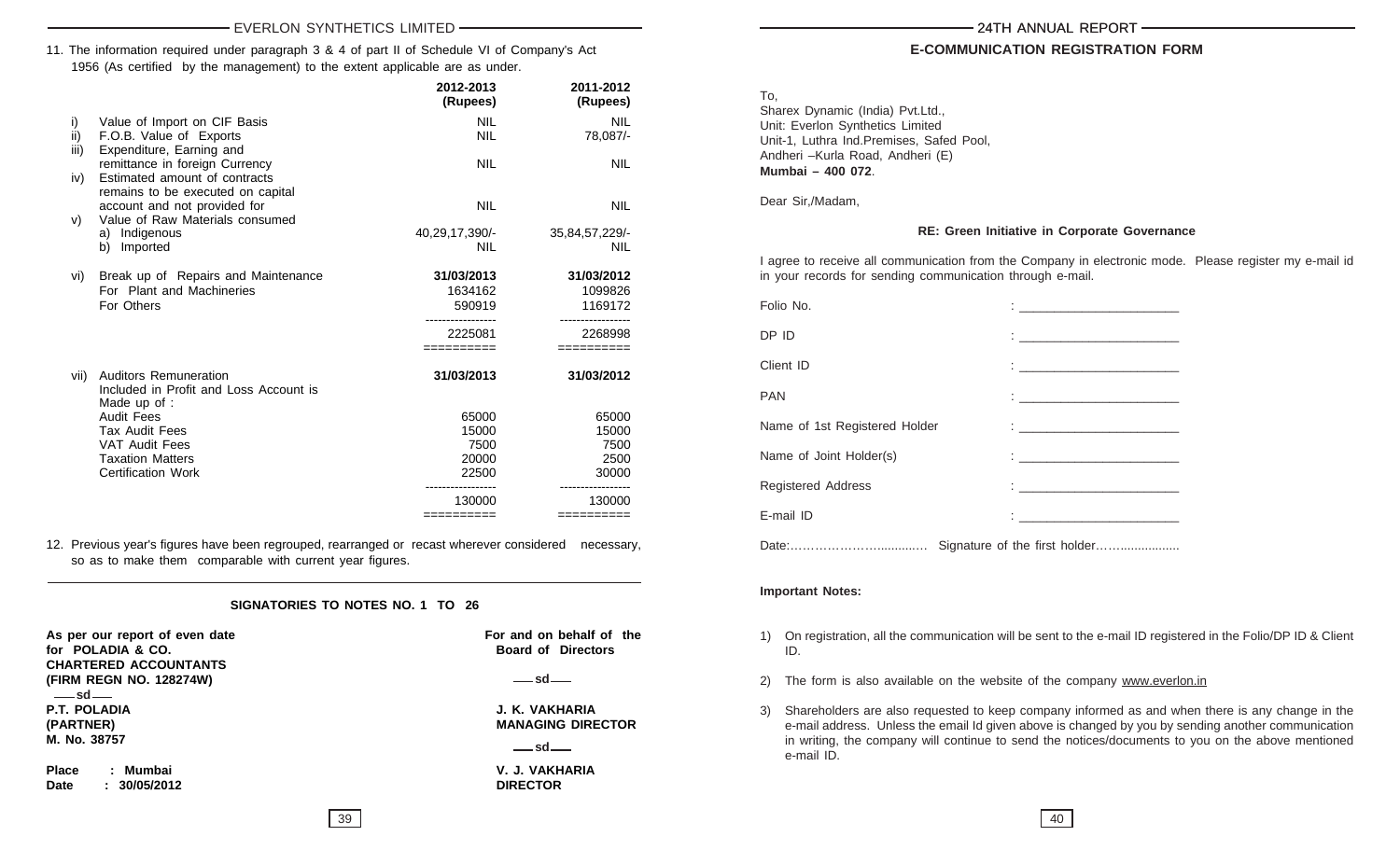# **EVERLON SYNTHETICS LIMITED**

**Registered Office**

67, Regent Chambers, 208, Nariman Point, Mumbai - 400 021.

# **PROXY**

| Reg. Folio No. / Client ID No.                                                                       | No. of Shares held                   |  |  |  |  |
|------------------------------------------------------------------------------------------------------|--------------------------------------|--|--|--|--|
|                                                                                                      |                                      |  |  |  |  |
| being a member / members of the above named Company hereby appoint                                   |                                      |  |  |  |  |
|                                                                                                      |                                      |  |  |  |  |
| proxy to vote for me / us on my / our behalf at the 24th Annual General Meeting of the Company to be |                                      |  |  |  |  |
| held on Saturday, the 24th August 2013 at 4.00 p.m. and at any adjournment thereof.                  |                                      |  |  |  |  |
|                                                                                                      | Affix 1<br>Rupee<br>revenue<br>Stamp |  |  |  |  |

**Note :** This form in order to be effective should be duly stamped, completed and signed and must be deposited at the Registered Office of the Company, not less than 48 hours before the meeting.

**EVERLON SYNTHETICS LIMITED**

# **Registered Office**

67, Regent Chambers, 208, Nariman Point, Mumbai - 400 021.

# **ATTENDANCE SLIP**

I hereby record my presence at the 24th General Meeting held at Registered Office of the Company at 67, Regent Chambers, 6th Floor, 208, Nariman Point, Mumbai - 400 021. on Saturday, the 24th August 2013 at 4.00 p.m.

Name of the Shareholders(s)......................................... Folio No./Cliend ID No. \_\_\_\_\_\_\_\_\_\_\_\_\_\_\_\_\_\_\_\_ (in Block Capitals)

Name of the Proxy or Company Representative\_\_\_\_\_\_\_\_\_\_\_\_\_\_\_\_\_\_\_\_\_\_\_\_\_\_\_\_\_\_\_\_\_\_\_\_\_\_\_\_\_\_\_\_\_\_ (in Block Capitals)

Signature of the Shareholder(s) or Proxy or Company Representative \_\_\_\_\_\_\_\_\_\_\_\_\_\_\_\_\_\_\_\_\_\_\_\_\_\_\_\_\_\_\_\_\_\_\_\_\_\_\_\_\_\_\_\_\_\_\_\_\_\_\_\_\_\_\_\_

- **Note :** 1. Approxy attending on behalf of a Shareholder(s) should please write the name of the Shareholders(s) from whom he holds Proxys.
	- 2. Members are requested to bring their copy of the Annual Report with them to the Meeting as additional copies of the same will not be made available at the Meeting.